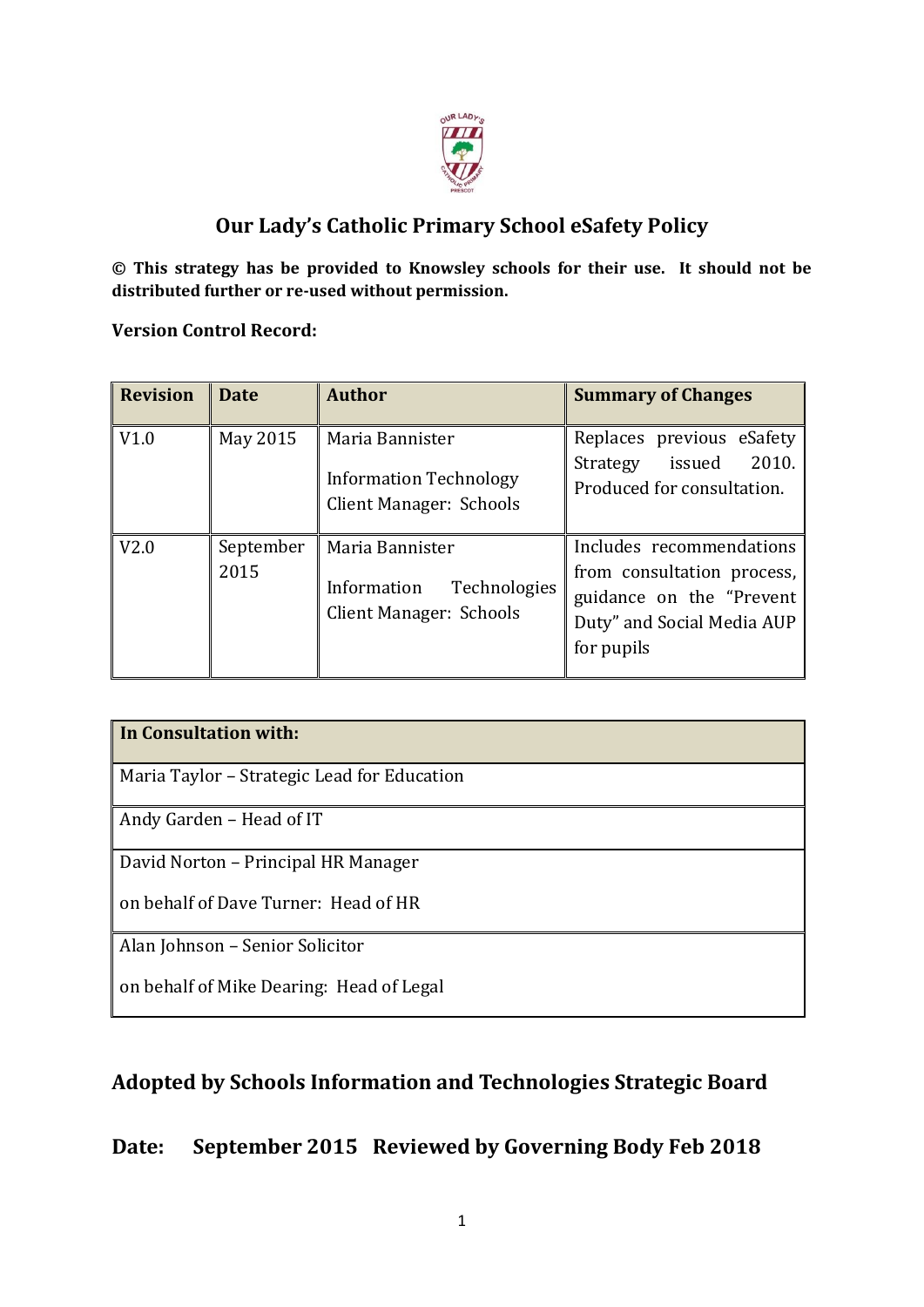# **Version: 2.0**

**Distribution: All Primary Schools, Special Schools and Centres for Learning.**

# **Our Lady's Catholic Primary School eSafety Policy**

## **Contents**

| Section | Subject                                             |    |
|---------|-----------------------------------------------------|----|
|         |                                                     |    |
|         | Table of contents                                   |    |
|         | Glossary                                            |    |
|         | Organisations                                       |    |
|         | List of appendices, references and useful links     |    |
| 1.0     | <b>Introduction and overview</b>                    |    |
|         | 1.1.0<br>What are the risks?                        | 9  |
|         | 1.2.0 What is eSafety?                              | 10 |
|         | 1.3.0<br>Scope of the policy and the legislation    | 11 |
|         | 1.3.1 Ofsted                                        | 11 |
|         | 1.4.0<br>Strategic approach: BECTA PIES Model       | 12 |
|         | 1.4.1 Policies and practises                        | 12 |
|         | 1.4.2 Infrastructure and technology                 | 13 |
|         | 1.4.3 Education and training                        | 13 |
|         | 1.4.4 Standards                                     | 14 |
|         | 1.5.0<br>The importance of an acceptable use policy | 14 |
|         | Roles and responsibilities<br>1.6.0                 | 15 |
|         | 1.6.1 The Headteacher                               | 15 |
|         | 1.6.2 Governors and eSafety Governor                | 15 |
|         | 1.6.3 School Business Manager/Administrator         | 15 |
|         | 1.6.4 Network Manager/Technician                    | 15 |
|         | School eSafety Co-ordinator and/or<br>1.6.5         |    |
|         | Designated Child Protection Lead                    | 16 |
|         | 1.6.6 Computing Curriculum Lead                     | 16 |
|         | 1.6.7 All Staff                                     | 16 |
|         | 1.6.8 Teachers                                      | 17 |
|         | 1.6.9 Pupils                                        | 17 |
|         | 1.6.10 Parents/Carers                               | 17 |
|         | 1.6.11 External Groups                              | 18 |
|         | 1.7.0<br><b>Communications Strategy</b>             | 18 |
|         | 1.8.0<br><b>Handling complaints</b>                 | 18 |
|         | 1.9.0<br>Review and monitoring                      | 18 |
| 2.0     | <b>Education and Curriculum</b>                     | 19 |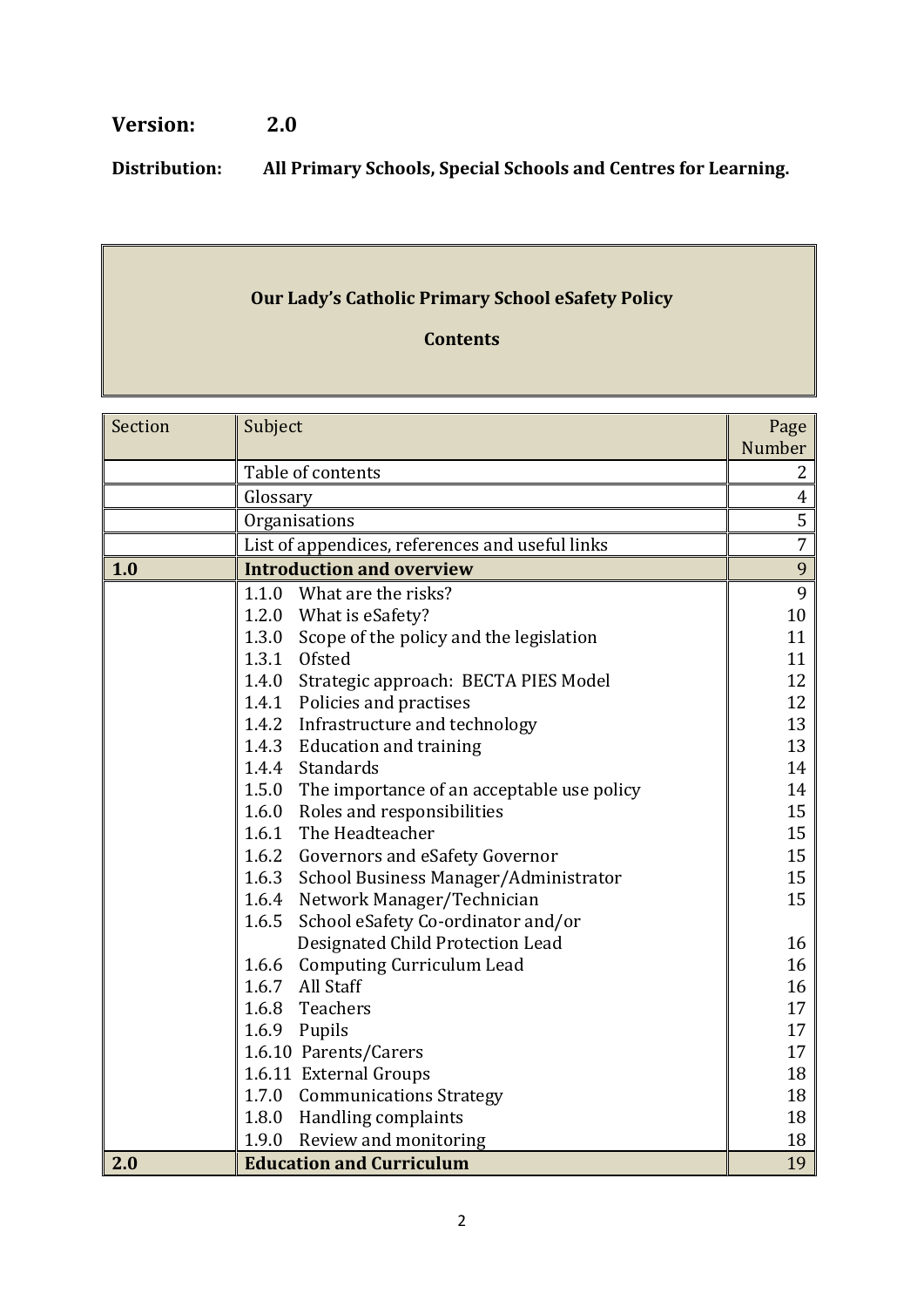|     | 2.1<br>Pupil esafety curriculum                           | 19       |  |
|-----|-----------------------------------------------------------|----------|--|
|     | 2.2<br>Staff and pupils                                   |          |  |
|     | 2.3<br>Staff and governor training                        |          |  |
|     | 2.4<br>Parent/Carer awareness raising and training        | 19<br>20 |  |
| 3.0 | <b>Expected Conduct and Incident Management</b>           |          |  |
|     | 3.1<br>All users                                          | 21       |  |
|     | 3.2<br>Staff and governors                                | 21       |  |
|     | 3.3<br>Pupils                                             | 21       |  |
|     | Parents and carers<br>3.4                                 | 21       |  |
|     | 3.5<br>In our school                                      | 22       |  |
| 4.0 | <b>Managing the ICT Infrastructure</b>                    |          |  |
|     | 4.1.0<br>Internet access, security and filtering          | 22       |  |
|     | 4.2.0<br>Network management                               |          |  |
|     | (user access, backup, curriculum and admin)               | 23       |  |
|     | <b>Management Information System</b><br>4.3.0             | 26       |  |
|     | 4.4.0<br>Password policy                                  | 26       |  |
|     | 4.5.0<br>Email                                            | 26       |  |
|     | 4.5.1<br>Pupils                                           | 26       |  |
|     | 4.5.2<br>Staff                                            | 27       |  |
|     | School website<br>4.6.0                                   | 28       |  |
|     | 4.7.0 Social networking                                   | 28       |  |
|     | 4.8.0 Video chat (including SKYPE and other applications) | 29       |  |
|     | <b>CCTV</b> and filming<br>4.9.0                          | 29       |  |
|     | 4.9.1<br><b>CCTV</b>                                      | 29       |  |
|     | 4.9.2<br>Other filming                                    | 29       |  |
| 5.0 | <b>Information and Data Security</b>                      | 30       |  |
|     | 5.1<br><b>Transferring information</b>                    | 30       |  |
|     | 5.2<br>Server management                                  | 31       |  |
|     | 5.3<br>Asset management and disposal                      | 31       |  |
| 6.0 | Use of personally owned devices including mobile          | 32       |  |
|     | phones                                                    |          |  |
|     | 6.1<br>Pupil use of personal devices                      | 32       |  |
|     | (including mobile phones)                                 |          |  |
|     | Staff use of personal devices<br>6.2                      | 33       |  |
|     | (including mobile phones)                                 |          |  |
|     | 6.3<br>Other stakeholders use of personal devices         | 33       |  |
|     | (including mobile phones)                                 |          |  |
| 7.0 | <b>Digital images and video</b>                           | 34       |  |
| 8.0 | <b>Concluding statement</b>                               | 35       |  |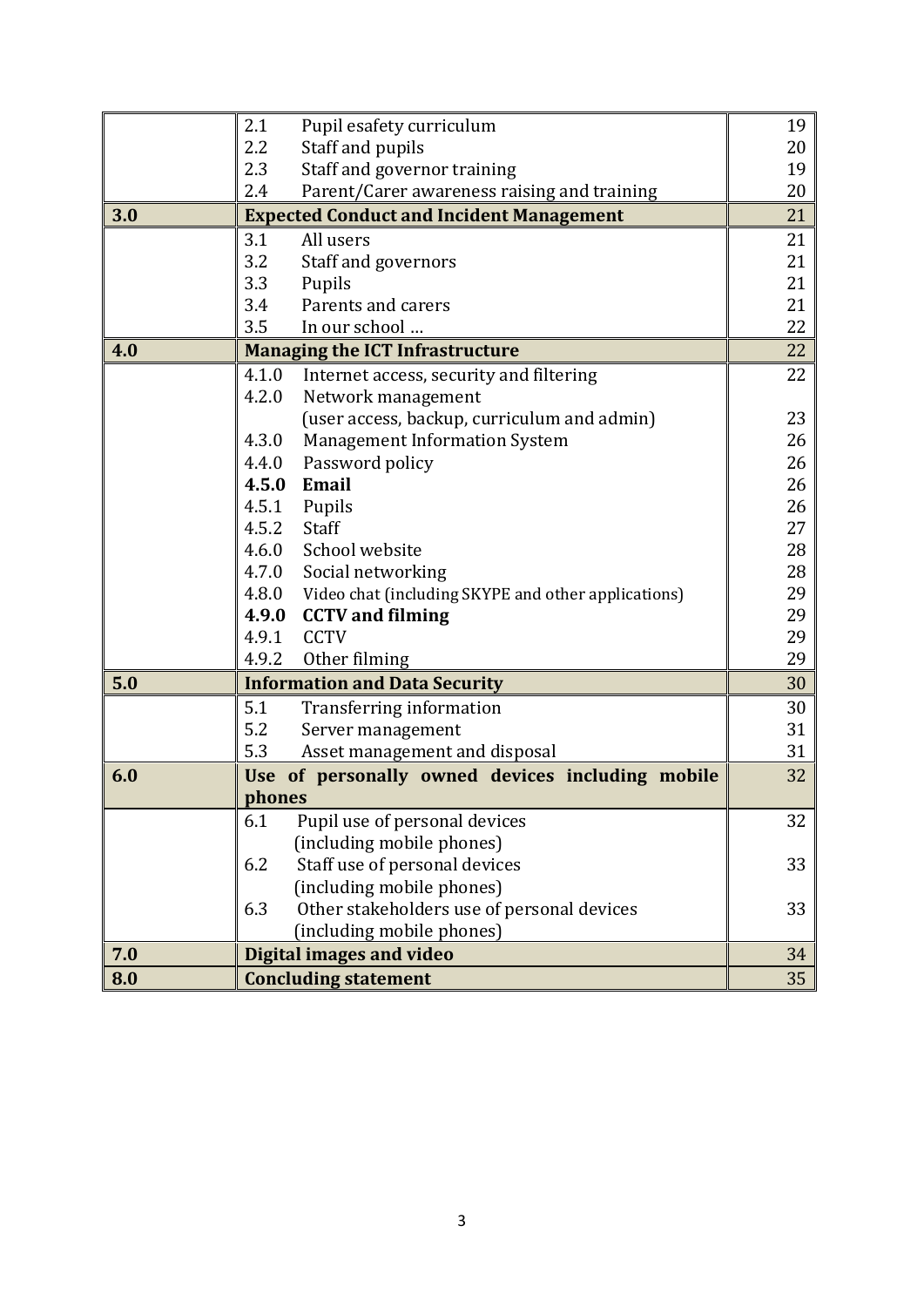#### **Glossary of Terms**

**Blogging & Social Networking:** Web 2.0 technologies which enable the creation and distribution of content with like-minded people. A powerful network for sharing ideas and influencing opinion.

**BYOD:** Bring Your Own Device – approved use of personally owned devices on the school network.

**Cloud:** A service were information, pictures, videos and other media can be stored on a remote server and accessed via the internet by a single person or shared with a group of people.

**Copyright:** The exclusive legal right of the originator of print, publish, perform, film or record literary, artistic or musical material.

**Cyberbullying:** the use of ICT (information and communications technology – particularly mobile phones and the internet) to deliberately upset someone else.

**Digital Natives:** those born into and raised in the digital age.

**Digital Citizenship:** appropriate and responsible behaviour with regard to use of technology.

**Digital Footprint:** the term used to describe the trail, traces or "footprints" that people leave online. This is information transmitted online, such as forum registration, e-mails and attachments, uploading videos or digital images and any other form of transmission of information — all of which leaves traces of personal information available to others online

**Downloading:** receiving information electronically through the internet. This could include saving a document or picture from a website or media streaming e.g. music or video.

**eSafety:** The process of limiting risks to children and young people when they are using ICT. It is primarily a safeguarding issue and relates to all ICT fixed or mobile technologies, software, content and the internet or cloud services.

**eSafeguarding**: a safeguarding issue where technology is involved

**Extremism:** defined in the 2011 Prevent strategy as vocal or active opposition to fundamental British values, including democracy, the rule of law, individual liberty and mutual respect and tolerance of different faiths and beliefs. Also included in the "Prevent" definition of extremism are calls for the death of members of our armed forces, whether in this country or overseas.

**Filtering:** software that can block access to specific websites and/or inappropriate material. No filtering can guarantee to be completely effective and other strategies including education and awareness raising need to be applied.

**Firewall:** a buffer between the computer and the internet which regulates both incoming and outgoing information.

**Frape:** hacking of online profiles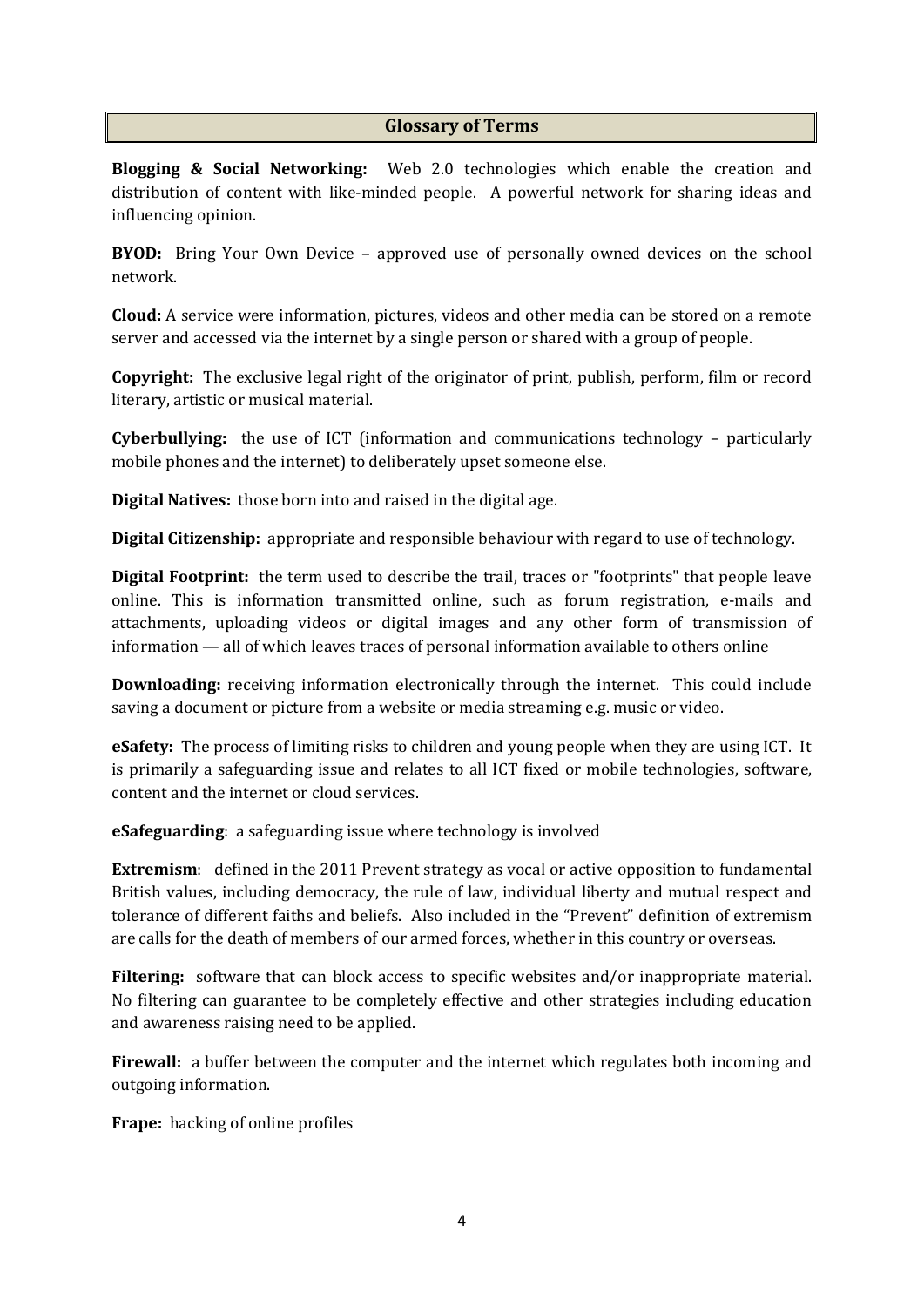**Grooming:** building an emotional connection with a child to gain their trust for the purpose of sexual abuse or sexual exploitation

**Hacking:** when personal details, online accounts or other personal information is accessed without your permission and prior knowledge.

**ICT:** Information and Communications Technology for example, mobile phones, tablet devices, gaming consoles, email and social networking

**Identity theft:** when your personal information is used by someone else without your knowledge.

**LADO:** The role of the Local Authority Designated Officer is defined in the HM Guidance "Working Together to Safeguard Children (2013). The LADO is appointed by the Local Authority to manage allegations that a person who works with children has behaved in a way that has harmed, or may have harmed, a child, possibly committed a criminal offence against children, or related to a child or behaved towards a child or children in a way that indicates s/he is unsuitable to work with children.

**Netiquette:** Netiquette, or net etiquette, refers to etiquette on the Internet. Good netiquette involves respecting others' privacy and not doing anything online that will annoy or frustrate other people. Three areas where good netiquette is highly stressed are e-mail, online chat, and newsgroups. For example, people who spam other users with unwanted e-mails or flood them with messages have very bad netiquette. You don't want to be one of those people. If you're new to a newsgroup or online chat room, it may help to observe how people communicate with each other before jumping in.

**Other stakeholders:** includes staff, students, pupils, volunteers, parents, carers, visitors, community users and guests

**Phishing:** Phishing refers to fraudsters who send spam or pop up messages with the intention of getting information from people.

**Radicalisation:** refers to the process by which a person comes to support terrorism and extremist ideologies associated with terrorist groups.

**Sexting:** sending and receiving of personally intimate images – also referred to as SGII (selfgenerated indecent images)

**Spam:** Spam refers to emails advertising products for sale online or any unsolicited and/or irrelevant which are sent to a large number of recipients without their consent. Spam can be malicious with the intent to spread computer viruses and/or malware.

**Spyware and Adware:** general term to describe software designed to take control of a device without the permission of the user. Adware refers to commercial adverts shown to the recipient without their consent.

**Uploading:** sending or saving information from a local system or device e.g. mobile phone or computer to a remote system i.e. website.

**URL:** Universal Resource Locator – the unique address for a website.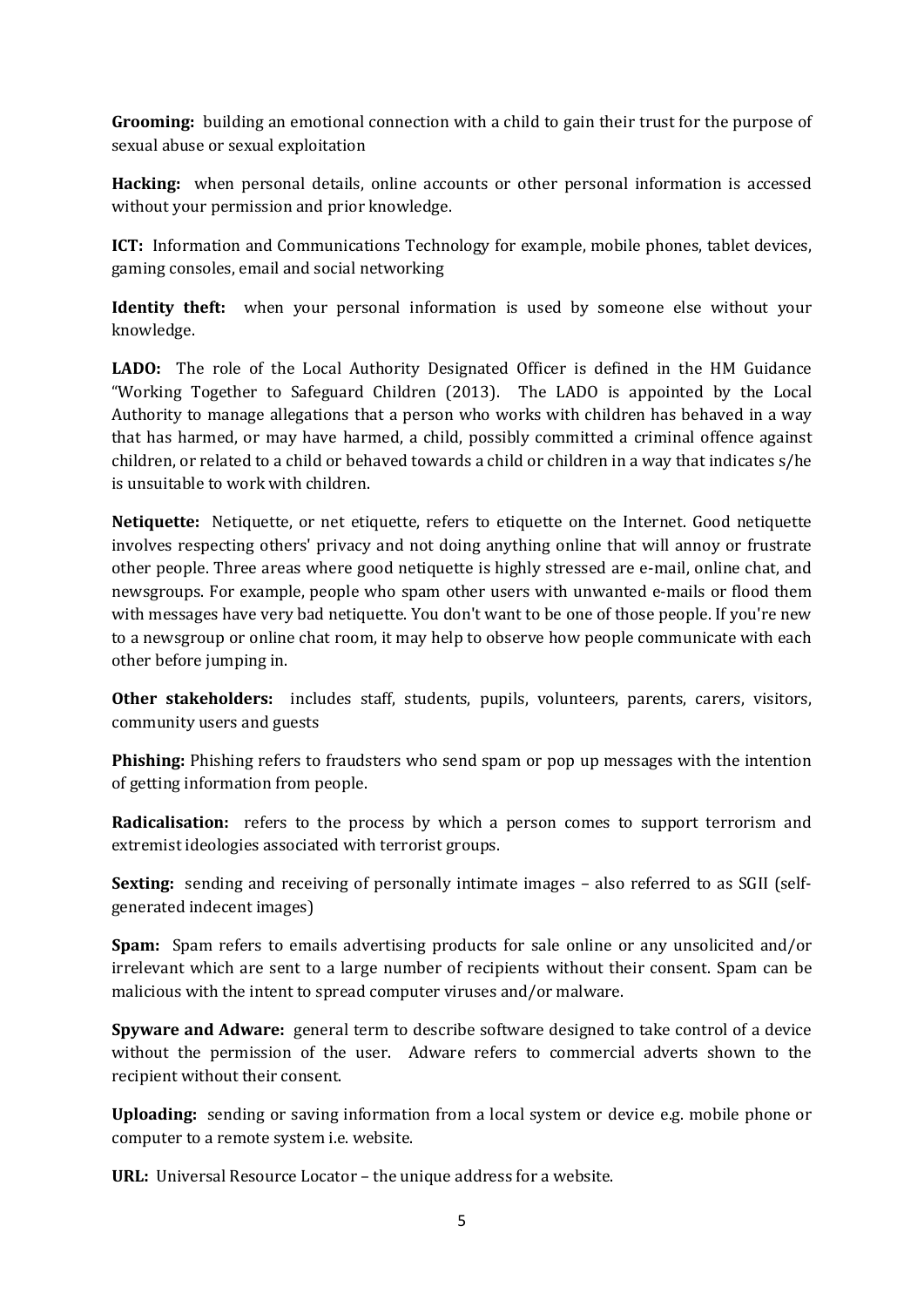**Video Chat:** Face to face conversation held over the internet by means of webcams and dedicated software.

**VoIP:** Voice Over Internet Protocol – transmission techniques involved in the delivery of voice communications and multi-media sessions over networks including the internet.

### **Information and organisations:**

**CEOP:** The Child Exploitation and Online Protection Centre. Part of the Police they work to protect children from sexual abuse linking with international partners when required. CEOP develop and deliver resources to inform and educate about risk through the *Think U Know* educational programme.

**Childnet:** organisation that works in partnership with others to make the internet a safer place for children.

**Internet Watch Foundation (IWF):** Organisation that takes reports about illegal online content and are the "notice and take down" body for any content within their remit. Work in partnership with the online industry, law enforcement, government, the education sector, charities, international partners and the public to minimise the availability of content: child sexual abuse content anywhere in the world and criminally obscene and racial hatred content in the UK.

**UK Safer Internet Centre (UKSIC):** Partnership of three organisations: Childnet International, Internet Watch Foundation and South West Grid for Learning – three main functions: Awareness Centre, Helpline and a Hotline.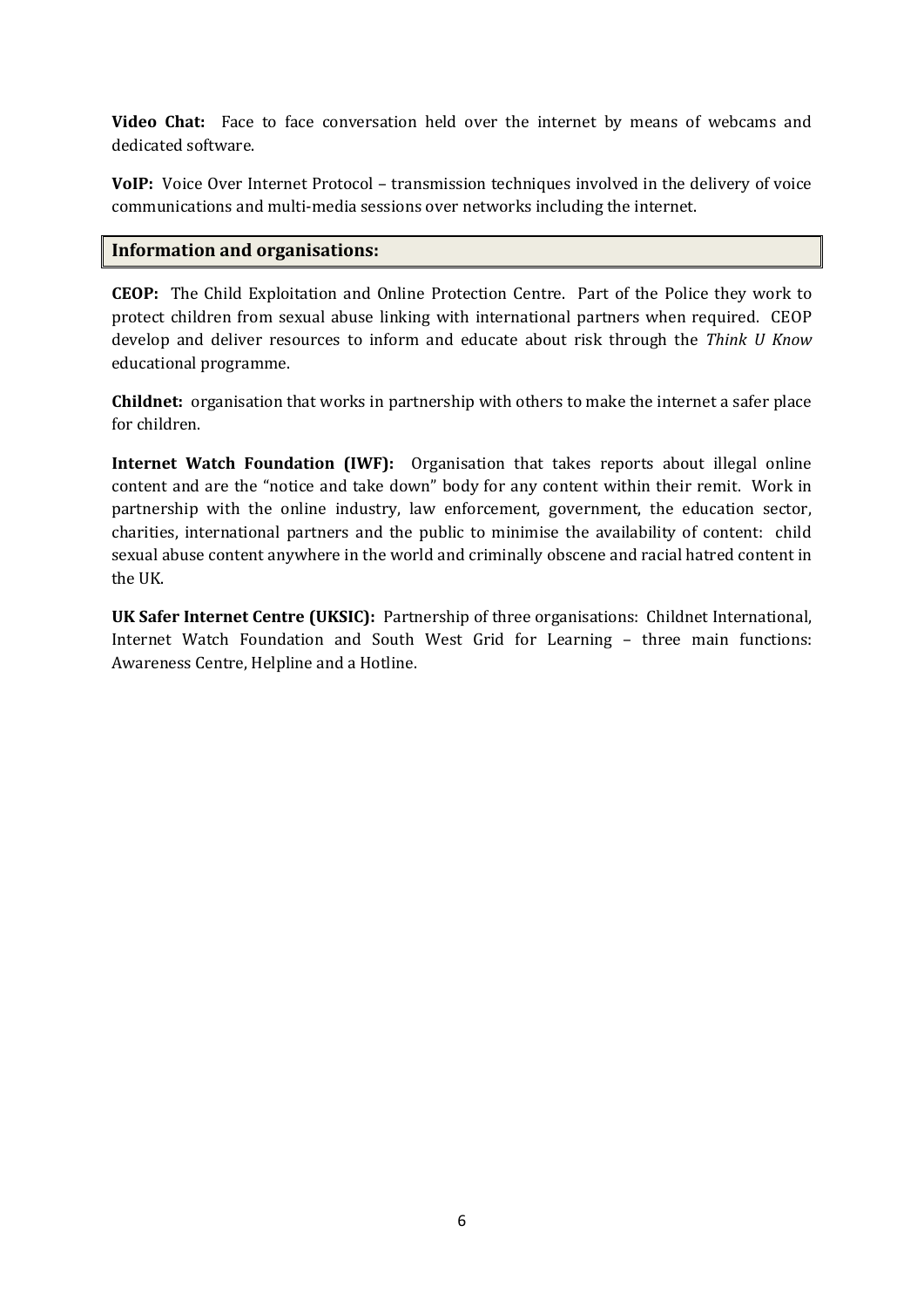### **Acknowledgements and References:**

Born Digital: Understanding the First Generation of Digital Natives – John Palfrey and Urs Gasser

Becta: Safeguarding Children in A Digital World (Developing a LSCB eSafety Strategy)

London Grid for Learning

Kent County Council

Department for Education

**Useful links:**

Search and confiscation guidance from DfE:

<https://www.gov.uk/government/publications/searching-screening-and-confiscation>

Prevent Duty Guidance:

<https://www.gov.uk/government/publications/prevent-duty-guidance>

Becta: Safeguarding Children in a Digital World:

[http://webarchive.nationalarchives.gov.uk/20130401151715/http://www.education.g](http://webarchive.nationalarchives.gov.uk/20130401151715/http:/www.education.gov.uk/publications/eOrderingDownload/BEC1-15535.pdf) [ov.uk/publications/eOrderingDownload/BEC1-15535.pdf](http://webarchive.nationalarchives.gov.uk/20130401151715/http:/www.education.gov.uk/publications/eOrderingDownload/BEC1-15535.pdf)

How to hide your telephone number:

[http://www.wikihow.com/Hide-Your-Phone-Number-\(UK\)](http://www.wikihow.com/Hide-Your-Phone-Number-(UK))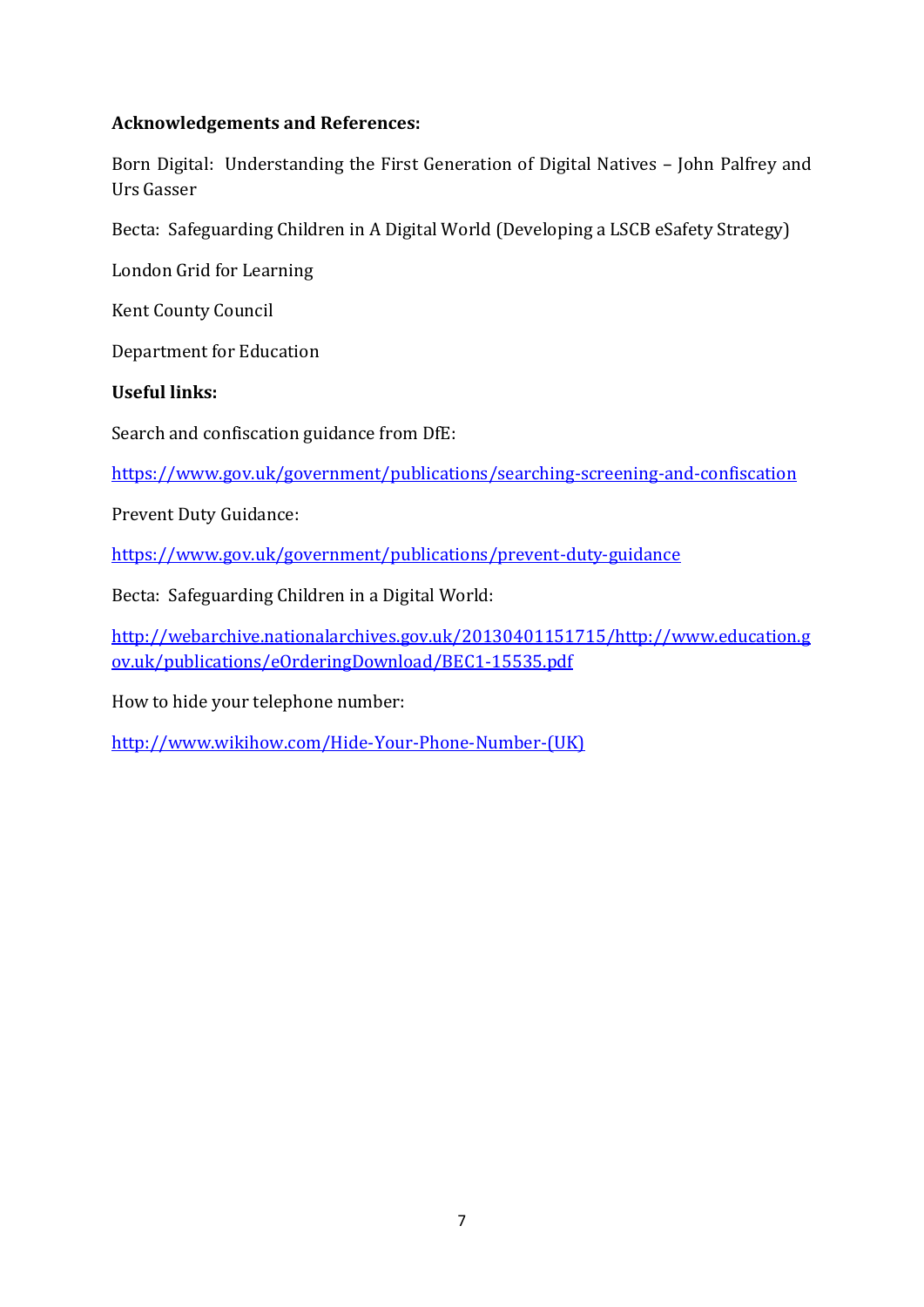#### **1.0 Introduction and overview:**

Palfrey and Gasser in their book "Born Digital" say that anyone born after 1980 can be considered a digital native – part of the first generation born with access to digital technologies and the knowledge how to use them. Unlike 'digital immigrants', 'digital natives' live much of their lives online, without distinguishing between the online and the offline. Instead of thinking of their digital identity and their real-space identity as separate things, they just have an identity and they feel as comfortable in online spaces as they do in offline ones. The revolution in technology means that our children and young people are able to access information with immediacy and work collaboratively the learning opportunities are tremendous. Digital natives are increasing coming to rely on this shared space for all the information they need to live their lives.

However, they inject a note of caution about some aspects of the way in which digital natives lead their lives saying digital natives have different ideas about privacy from those of their parents and as a result of spending so much time online, they are leaving more traces of themselves in publicly accessible places. In some cases, their online presence will show who they are and what they aspire to be – at worst they put information online that may put them in danger or compromise them in the future. Whether we are digital natives or digital immigrants, we all have a responsibility to create an online environment that is accessible, informative, creative, responsible and safe. We have a duty to be supportive of each other in our online lives. For some of us this is a professional responsibility – for all of us it is a moral duty. We need to develop and sustain an esafety culture. This and other linked policies underpin this objective.

#### **1.1 What are the risks?**

While recognising the enormous potential of technology and its applications, we need to accept that there are associated risks and develop effective mitigating strategies to address them. Different challenges will present on an ongoing basis but the main risks can be considered to fall within specific categories. Ofsted classify these three categories as:

#### **Content: being exposed to illegal, inappropriate or harmful material**

#### **Contact: being exposed to harmful online interactions with other users**

**Conduct: personal online behaviour that increases the likelihood of, or causes, harm.**

*(Ref: Ofsted 2013)*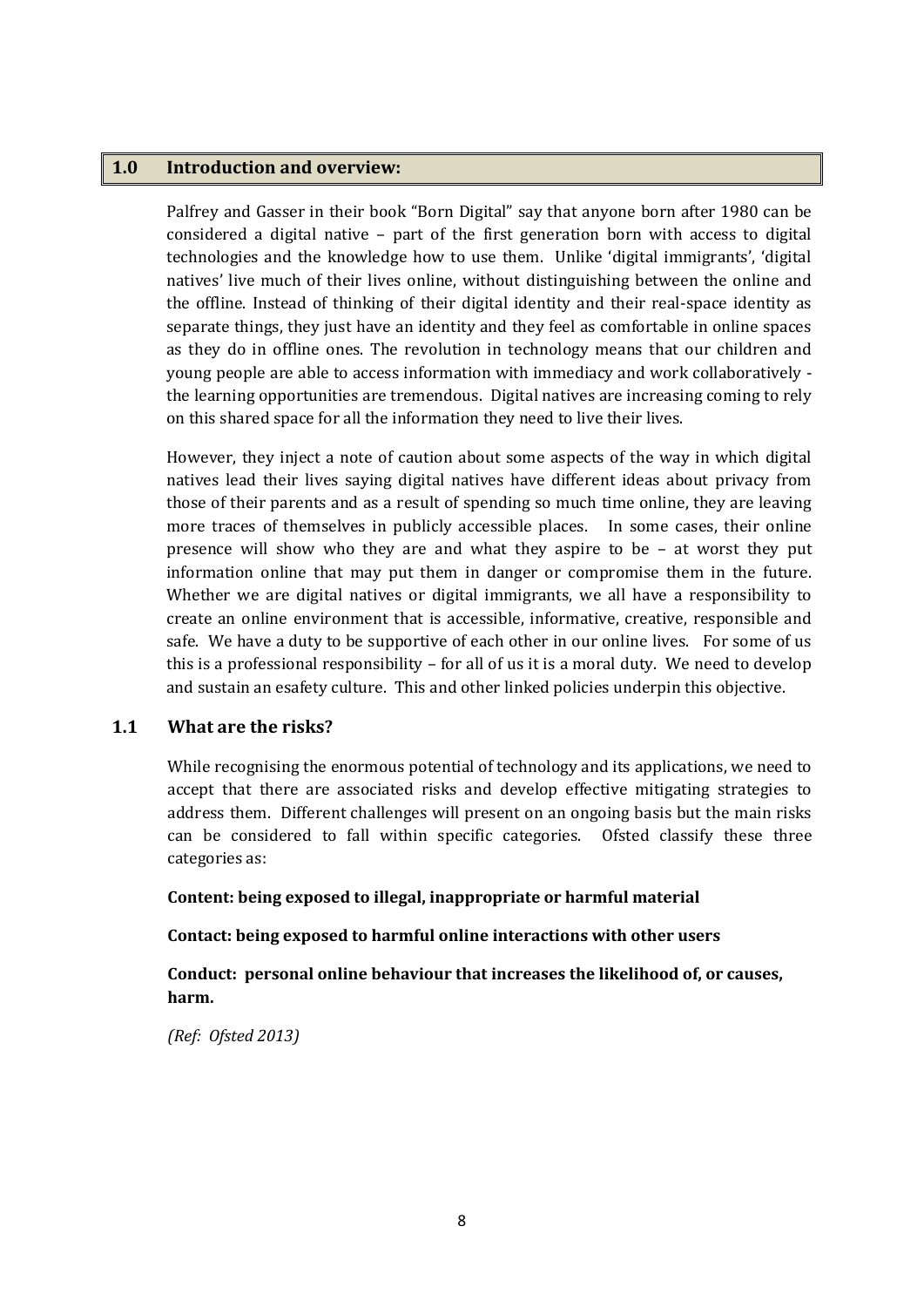| Content: child as recipient |                    |                               |                        |  |  |  |  |  |
|-----------------------------|--------------------|-------------------------------|------------------------|--|--|--|--|--|
| <b>Commercial</b>           | Aggressive         | <b>Sexual</b>                 | <b>Values</b>          |  |  |  |  |  |
| <b>Adverts</b>              | Violent/hateful    | Pornographic or               | Biased, racist or      |  |  |  |  |  |
| Spam                        | content            | unwelcome content             | misleading             |  |  |  |  |  |
| Sponsorship                 | Grooming           | <b>Exposure to</b>            | information or advice  |  |  |  |  |  |
| Personal                    | Cyberbullying (in  | inappropriate                 | Hate sites             |  |  |  |  |  |
| information                 | all forms)         | content including             | Content validation:    |  |  |  |  |  |
|                             |                    | pornography,                  | checking the validity  |  |  |  |  |  |
|                             |                    | violence (often with          | and accuracy of        |  |  |  |  |  |
|                             |                    | offensive language),          | online content         |  |  |  |  |  |
|                             |                    | substance abuse and           |                        |  |  |  |  |  |
|                             |                    | age restricted gaming         |                        |  |  |  |  |  |
|                             |                    | Contact: child as participant |                        |  |  |  |  |  |
| <b>Commercial</b>           | <b>Aggressive</b>  | <b>Sexual</b>                 | <b>Values</b>          |  |  |  |  |  |
| Tracking                    | Being bullied,     | Meeting strangers or          | Self-harm              |  |  |  |  |  |
| Harvesting                  | harassed or        | being groomed                 | Unwelcome              |  |  |  |  |  |
| personal                    | stalked            |                               | persuasions            |  |  |  |  |  |
| Information                 |                    |                               | Lifestyle websites     |  |  |  |  |  |
| Identity theft              |                    |                               | (including pro-        |  |  |  |  |  |
| (including frape)           |                    |                               | anorexia, self-harm,   |  |  |  |  |  |
| and sharing                 |                    |                               | suicide)               |  |  |  |  |  |
| passwords                   |                    |                               |                        |  |  |  |  |  |
|                             |                    | Conduct: child as actor       |                        |  |  |  |  |  |
| <b>Commercial</b>           | <b>Aggressive</b>  | <b>Sexual</b>                 | <b>Values</b>          |  |  |  |  |  |
| Illegal                     | <b>Bullying or</b> | Creating and                  | Providing misleading   |  |  |  |  |  |
| downloading                 | harassing someone  | uploading                     | advice or information  |  |  |  |  |  |
| Hacking                     |                    | inappropriate                 | Health and well-       |  |  |  |  |  |
| Gambling                    |                    | material including            | being (amount of       |  |  |  |  |  |
| <b>Financial scams</b>      |                    | sexting                       | time spent online -    |  |  |  |  |  |
| Terrorism                   |                    |                               | internet or gaming)    |  |  |  |  |  |
| Privacy issues -            |                    |                               | Copyright issues -     |  |  |  |  |  |
| including                   |                    |                               | intellectual property  |  |  |  |  |  |
| disclosure of               |                    |                               | and ownership          |  |  |  |  |  |
| personal                    |                    |                               | related to music, film |  |  |  |  |  |
| information                 |                    |                               | and images             |  |  |  |  |  |
| Digital footprint           |                    |                               |                        |  |  |  |  |  |
| and online                  |                    |                               |                        |  |  |  |  |  |
| reputation                  |                    |                               |                        |  |  |  |  |  |

Developed by EU Kids Online Project - Adapted locally for this policy.

### **1.2 What is eSafety?**

eSafeguarding, internet safety, esafety, digital safeguarding and online safety are interchangeable but all relate to ensuring that those who use technology do so safely and responsibly. Typically, esafety tends to be associated with online grooming, cyberbullying or access to inappropriate images/video. However, there is a broader and developing agenda related to the growth of social media including information privacy, sexting, self-generated indecent content, gaming addiction, radicalisation and others. eSafeguarding is a common thread running across related areas including child sexual exploitation, anti-bullying and anti-social behaviour. In recent times there has been a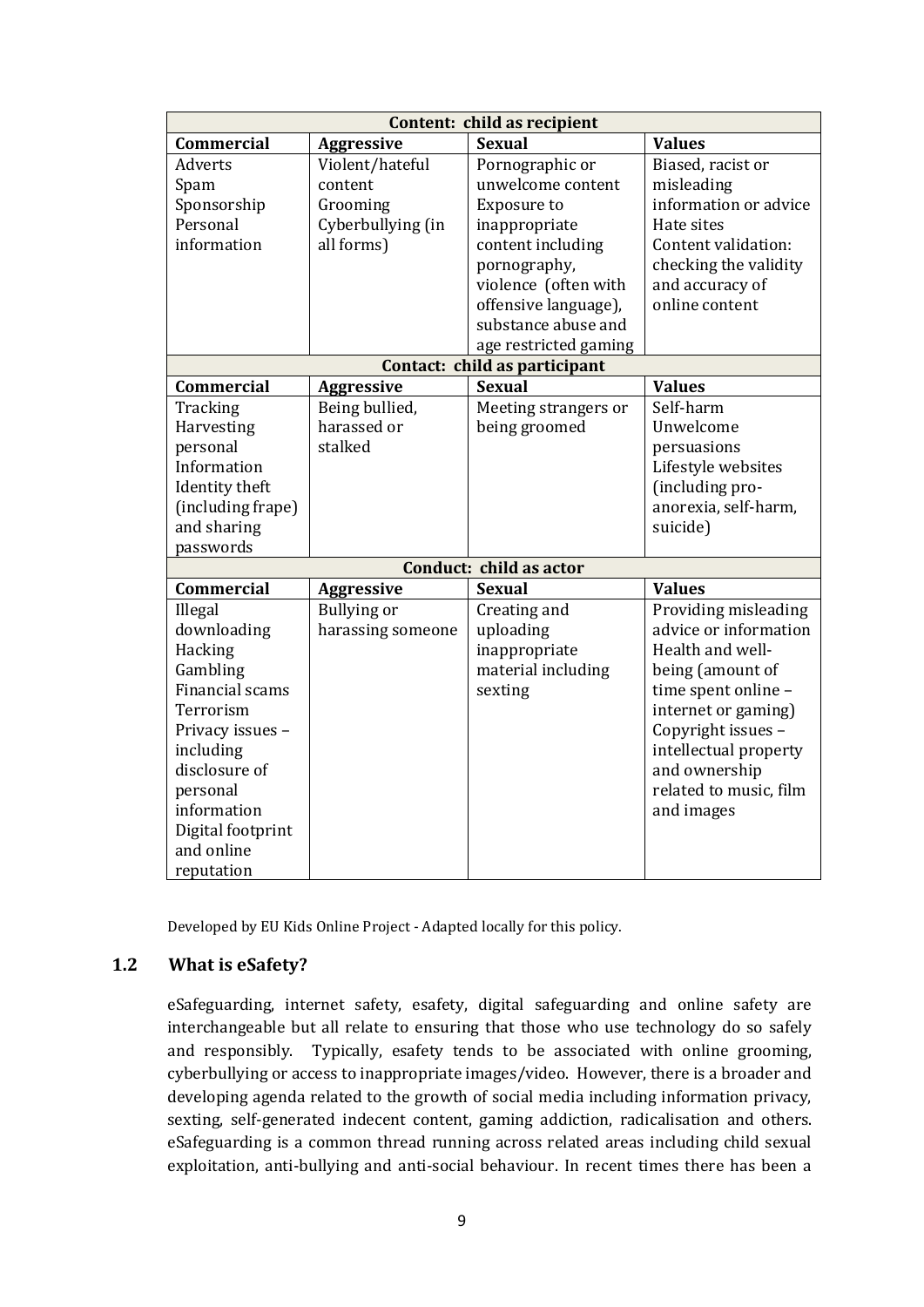prolific social media campaign (which experts assess to be widespread and highly advanced) by violent and brutal extremist groups such as Islamic State, to disseminate extremist views and groom potential adherents. The use of social media to engage and incite potential followers is a new phenomenon, changing traditional notions of how terrorist and cult groups communicate and leading to children and young people being exposed to extremist content in the online world. This threat of exposure to extremism does not just come from groups such as Islamic State but also from 'far-right' groups. As a result, the scope of e-safety and safeguarding has changed, with new and unprecedented online threats posed to children across the UK from this radicalisation and extremism activity.

Children and young people have the aptitude to use technology, but don't necessarily have the awareness, experience and knowledge to do so safely. We need to view the technology from the perspective of the child and take account of how their social lives (and therefore emotional development) are tied up in technology. We cannot, therefore, consider safeguarding and wellbeing without considering the relationship with technology and we must be careful to balance the risks with the advantages and opportunities.

The collective term esafety is used throughout this document to encompass the safe use of all online technologies.

### **1.3 Scope of the policy and the legislation:**

Schools and further education institutions have a duty to safeguard and promote the welfare of pupils under the Children Act 2004 and Education Act 2002. These acts place a duty of care on schools to ensure that children and young people are protected from potential harm both within and beyond the school environment. Sections 90 and 91 of the Education and Inspections Act 2006 provide statutory powers for staff to discipline pupils for inappropriate behaviour or for not following instructions, both on and off school premises. Section 94 also gives schools the power to confiscate items from pupils if they suspect they are being used in a way that is compromising to the wellbeing or safety of others. The 2011 Education Act increased these powers with regard to the searching for and of electronic devices. These powers are particularly significant when dealing with incidents of cyber-bullying or other esafety incidents which take place outside the school. Action can only be taken under the acts where such issues are covered by the published behaviour policy. Schools should consider their legal powers when writing policies and procedures and document sanctions for breach of policy accordingly. The Counter Terrorism and Security Act 2015 includes a duty for schools to have due regard to the need to prevent children and young people being drawn into terrorism. Guidance stipulates that schools have a vital role to play in protecting children from extremism and radicalisation and risks posed through terrorist exploitation of social media should be approached in the same way as dealing with other forms of online abuse.

#### **1.3.1 Ofsted:**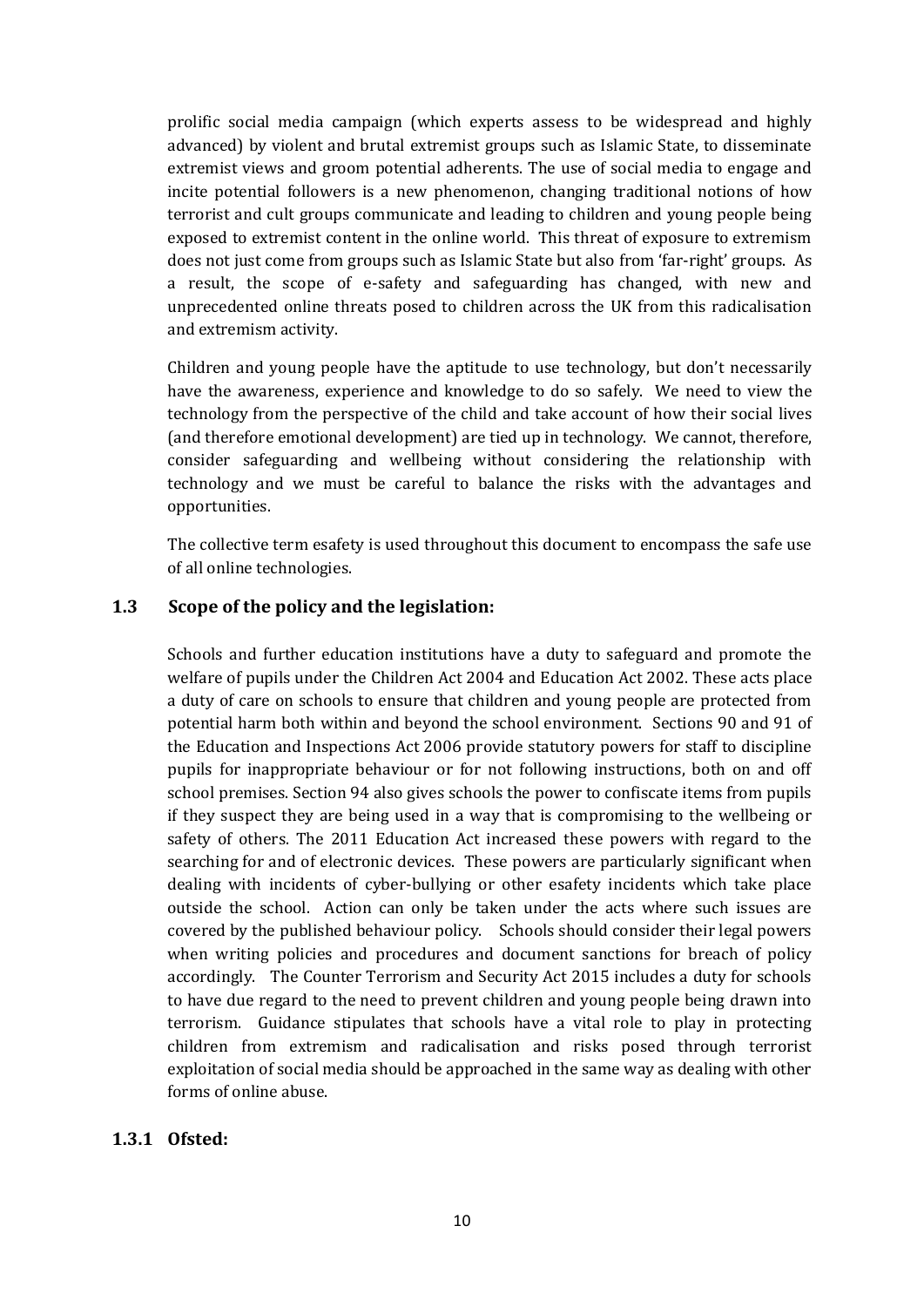From September 2014 Ofsted significantly reduced the amount of guidance it publishes for inspectors, schools and other stakeholders. As of January 2015, there are three guidance documents:

- The Framework for School Inspection
- School Inspection Handbook
- Inspecting Safeguarding in Maintained Schools and Academies

As part of the behaviour and safety judgement inspectors will consider the effectiveness of safeguarding arrangements to ensure that there is safe recruitment and that all pupils are safe. This includes the promotion of safe practises and a culture of safety, including e-safety. The school will also be measured on the effectiveness of the school's actions to prevent and tackle all forms of bullying and harassment including cyberbullying. Inspectors will also consider e-safety arrangements and actions taken following any serious safeguarding incident. In an outstanding school pupils are not only safe, they feel safe. They understand what constitutes unsafe situations and are aware how to keep themselves and others safe in different situations. This includes staying safe when using technologies.

### **1.4 Strategic approach – BECTA Pies Model:**

This strategy is based on the BECTA PIES Model:



Ref: Safeguarding Children in a Digital World (Becta 2008)

The model works on the principle that effective policies and practises, education and training and a robust infrastructure (all of which are regularly monitored, reviewed and adapted as necessary) will support an effective approach to esafety. There is no panacea to the challenges and while every effort can be made to mitigate risk – it may not be possible to completely eliminate it. In circumstances where all reasonable measures fail to prevent an incident, effective policies ensure protocols are in place to deal quickly with consequences and ensure children continue to be protected. There is no single solution - a number of approaches (that support and complement each other) need to be applied. Fundamental to all of this is the recognition that esafety is not an ICT issue – it's a safeguarding one!

#### **1.4.1 Policies and practises:**

**Safer management through effective policies, procedures and practices - as a minimum schools should:**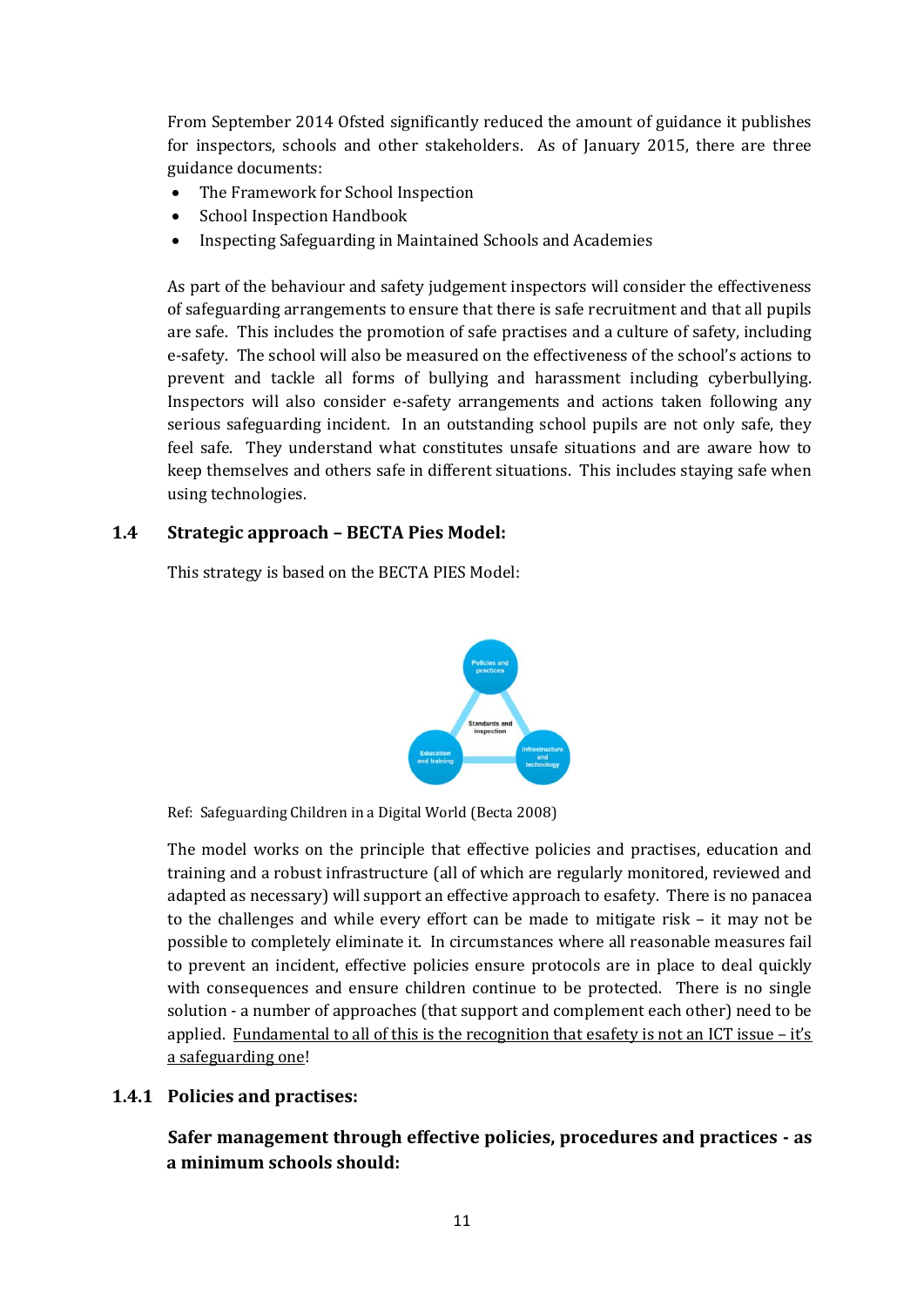- $\checkmark$  Appoint a dedicated esafety Lead
- $\checkmark$  Create and maintain an esafety Policy
- $\checkmark$  Make sure that appropriate Acceptable Use Policies and Staff User Agreements are in place.
- $\checkmark$  Have a reporting procedure in place that takes account of the approach that will need to be taken when reporting:
	- i. misuse,
	- ii. risk of harm
- $\checkmark$  Review and evaluate all internal policies at least annually or sooner in response to new technologies, developments, threats or incidents.

### **1.4.2 Infrastructure and technology:**

### **The use of technologies, tools and infrastructure to promote and reinforce safe practise. As a minimum schools should:**

- $\checkmark$  Identify all technologies and risk assess them
- $\checkmark$  Consider the use of additional software and/or settings for technologies to limit the risk
- $\checkmark$  Use up to date security software/solutions
- $\checkmark$  Use web content filtering product or service which must, as a minimum:
	- i. Subscribe to the Internet Watch Foundation Child Abuse Images and content (CAIC) URL list
	- ii. lock 100% of illegal material identified by the Internet Watch Foundation
	- iii. Capable of blocking 90% of inappropriate content in each of the following categories:

Pornographic, adult, tasteless or offensive material

- Violence (including weapons and bombs)
- Racist, extremist and hate material,
- Illegal drug taking and promotion
- Criminal skills and software piracy

#### **1.4.3 Education and training:**

### **Ensure effective education to support digital citizenship and adapt delivery to address emerging risks. As a minimum schools should:**

- $\checkmark$  Aim to raise awareness through education and training
- $\checkmark$  Incorporate eSafety in the school's training strategy e.g. safety awareness, acceptable use, safeguarding procedures
- $\checkmark$  Ensure the training strategy includes ongoing support for existing staff and induction training for new staff
- $\checkmark$  Make staff aware of local, regional and national issues related to esafety and ensure they are confident in their abilities to escalate an incident if necessary and/or appropriate
- $\checkmark$  Consider the role of the school in providing esafety information and guidance to parents and carers and others in the family unit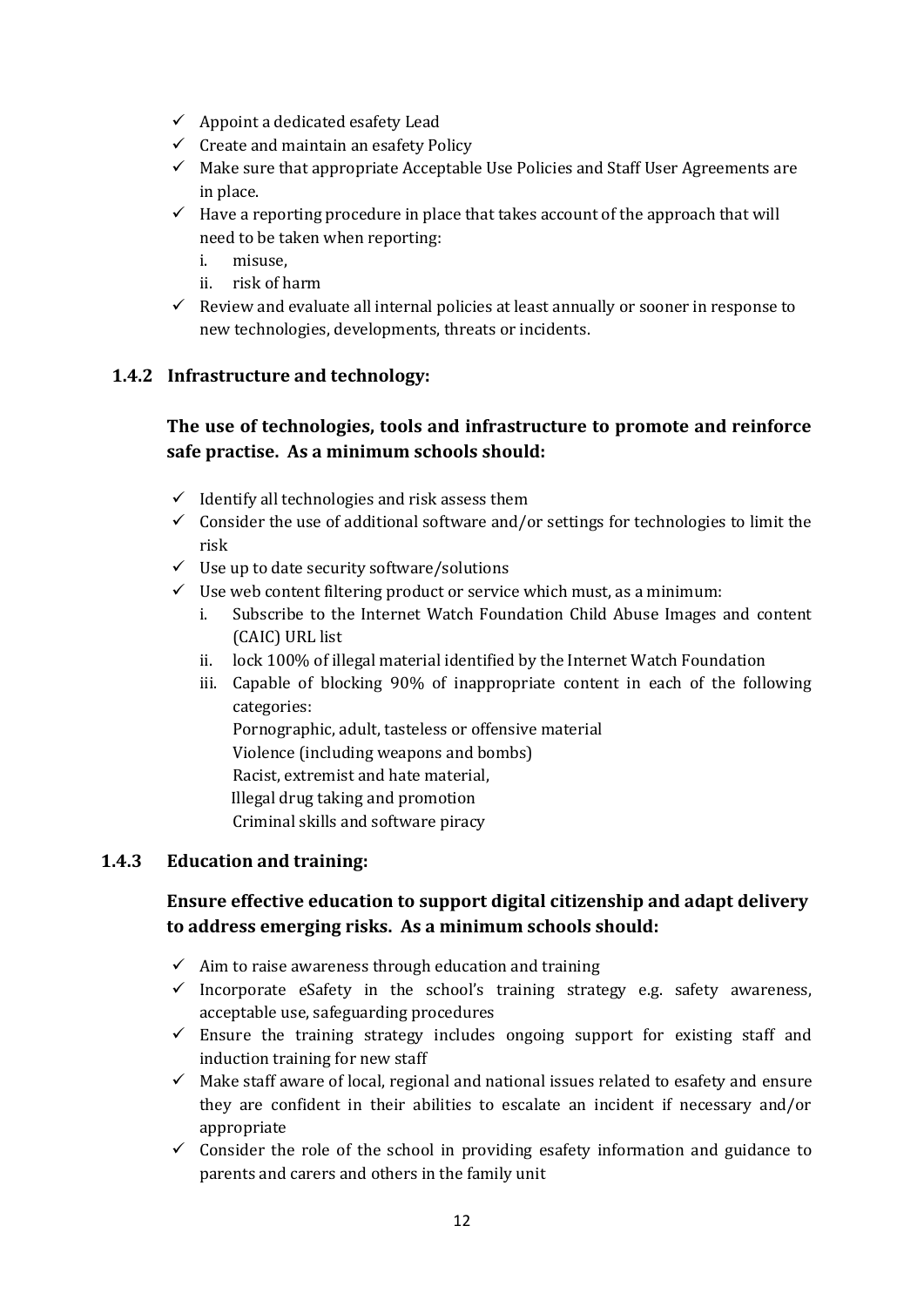### **1.4.4 Standards:**

### **Ensure procedures are in place to monitor and review practise and regular audits take place to monitor effectiveness. As a minimum schools should:**

- $\checkmark$  Gathering information to establish the extent of current awareness and training materials available,
- $\checkmark$  Review and evaluate all internal policies and procedures (at least every 12 months or sooner if required by new technologies or esafety incident)

### **1.5 The importance of an acceptable use policy:**

An acceptable use policy (AUP) provides a clear statement of the reasons why internet use is provided and the advantages. This includes the benefits of email systems, ability to get information from websites, connection to other people through email, social networking, instant messaging, webcasting, mobile phones and gaming etc. It sets out the roles, responsibilities and procedures for the acceptable, safe and responsible use of all online technologies and also how the school will provide support and guidance to parents/carers, families and the wider community for the safe and responsible use of these technologies beyond the school setting. Schools provide access to the internet for the benefit of the school community; use of the facility should be regarded as a privilege and users should be clear that there are procedures for dealing with unacceptable behaviour or misuse. The object is to promote a culture of safety which is underpinned by clear expectations of responsible behaviour. Schools must ensure that they have an AUP that is appropriate to the user group (staff, pupils, governors and other stakeholders)

The most important part of an AUP is the code of conduct governing the behaviour of users when they are connected to the network. It must be clear that access to the facilities is a privilege and not a right and is provided dependent on the agreement to comply with the specified behaviours and that any breach of the policy could result in sanction. Obviously the sanctions will depend on the user (pupil, staff member, volunteer, governor etc.) and the nature of the misuse and could range from temporary withdrawal of the facility to reporting to the police if the action is illegal. It is appropriate to have different acceptable use policies to cater for the range of user groups.

The AUP should include a description of what is commonly referred to as "netiquette" a collective term for acceptable behaviour while online, for example, appropriate language, ensuring activities do not disturb or disrupt other users and that activities are not illegal. Unacceptable use may include creation and transmission of offensive, obscene or indecent documents or images, creation and transmission of material designed to cause annoyance, inconvenience or anxiety, creation of defamatory material, creation of content that infringes copyright. In some cases, inappropriate use may be use of the network to waste time, violate the privacy of others or use of software or applications which may put the network at risk.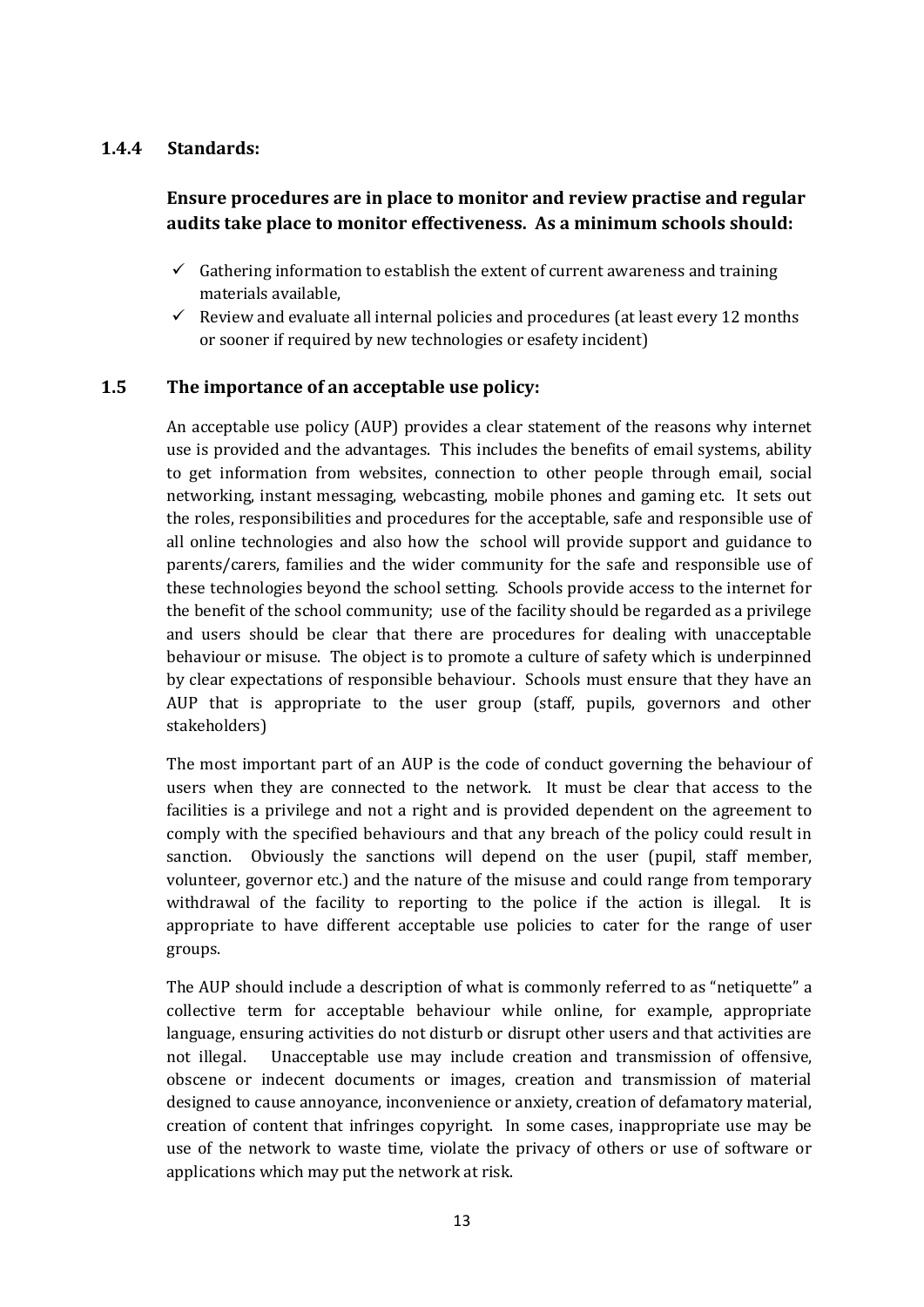It is good practise to include a disclaimer in an AUP to absolve the school from responsibility under specific circumstances. The AUP should also include a statement:

- that the AUP is in compliance with telecommunication rules and regulations
- regarding the need to maintain personal safety and privacy while on the network and online
- regarding the need to comply with copyright regulations

### **1.6 Roles and Responsibilities:**

esafety is not a discreet role and cannot be assigned to a single member of staff. Effective esafety is achieved through a whole school approach however there are some responsibilities which sit with a specific role in the school.

### **1.6.1 The Headteacher:**

- Takes overall responsibility for esafety provision.
- Takes overall responsibility for data and security provision (Senior Information Risk Owner).
- Ensure the school uses an approved, filtered internet service which complies with current statutory requirements.
- Is responsible for ensuring that staff receive suitable training to carry out their esafety roles and to train other colleagues as relevant.
- Is aware of the procedures to be followed in the event of a serious esafety incident.
- Review regular monitoring reports from the eSafety Co-ordinator.
- Ensures there is a system in place to monitor and support staff that carry out internal esafety procedures.

### **1.6.2 Governors and eSafety Governor**

- Ensures the school follows all current esafety advice to keep the children and staff safe.
- Provides support to the governor with esafety responsibilities.
- Approves the esafety policy and review the effectiveness on an ongoing basis through regular reports to the governing body on any incidents and actions taken to address them.
- Supports the school in encouraging parents and the wider community to become engaged in esafety activities.

### **1.6.3 School Business Manager/Administrator:**

- Ensures all personal and sensitive data held on office machines is appropriately protected through access controls (Information Asset Owner).
- Ensures that information held on office machines is done so in compliance with the Data Protection Act.

### **1.6.4 Network Manager/Technician: LA SLA**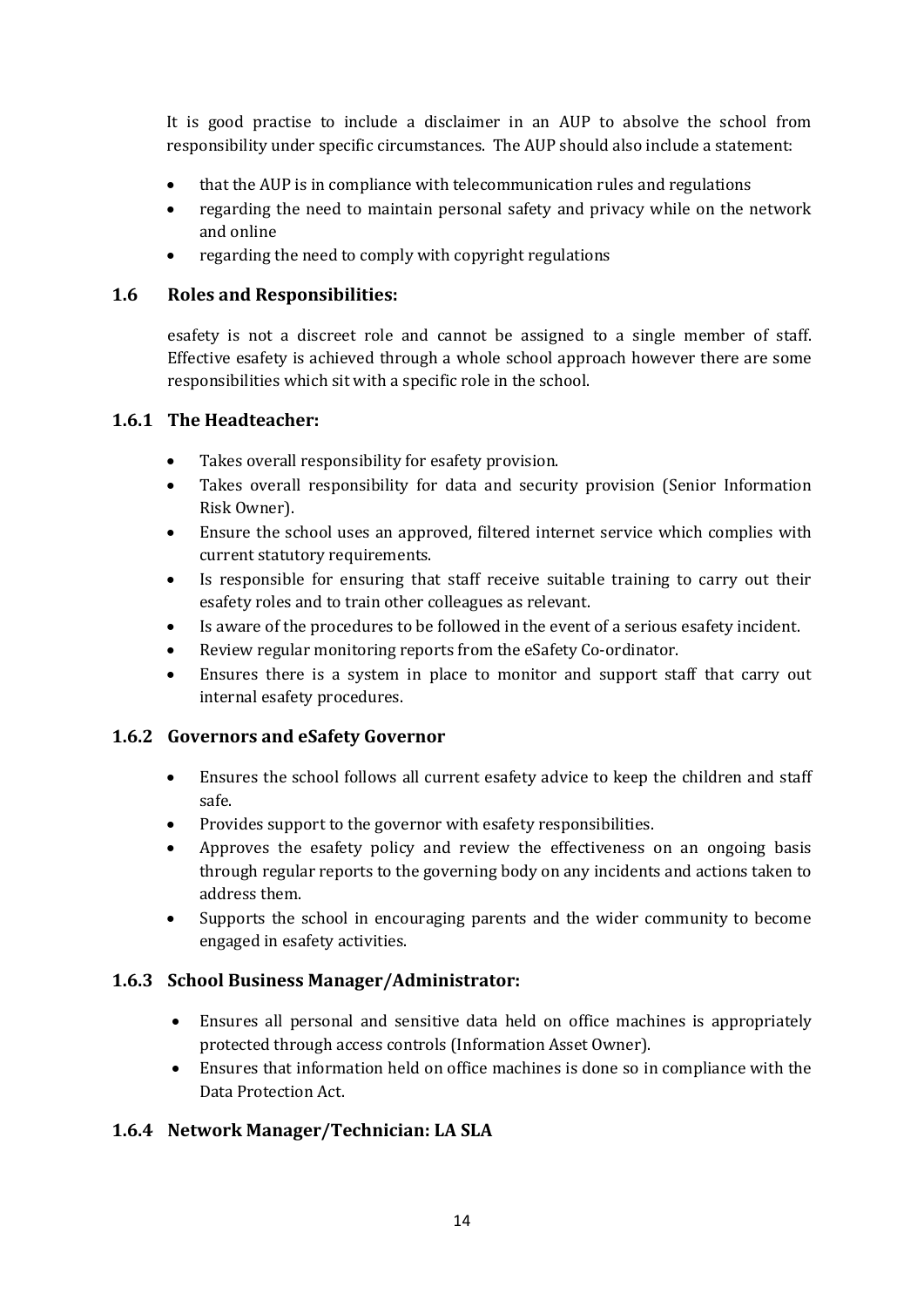- Ensures the security of the school ICT system and keep up to date documentation of the school security and technical procedures.
- Ensure users can only access the school network through an authorised and properly enforced password protection policy.
- Ensures the school network benefits from protection again misuse and malicious attacks.
- Web filtering is applied and updated on a regular basis.
- Ensures access controls and encryption is in place to protect personal and sensitive information held on school owned devices.
- Ensures appropriate backup procedures exist so that business critical information can be recovered in the event of an emergency.
- Reports any actual or attempted misuse for investigation.
- Keeps up to date with the school safety policy and updates others as relevant.

### **1.6.5 School eSafety Co-ordinator/Designated Child Protection Lead:**

- Has day to day responsibility for esafety issues and leading role in the implementation and review of esafety policies and practises.
- Is up to date on esafety issues and legislation.
- Promotes awareness and commitment to esafety throughout the school.
- Liaises with school ICT technical staff/providers.
- Communicates regularly with SLT and the designated eSafety Governor/committee to discuss issues, review incident logs and filtering and change control logs.
- Ensures all staff are aware of the procedures that need to be followed in the event of an esafety incident and that an esafety log is in place and maintained.
- Facilitates training and provides advice.
- Liaises with the Local Authority and relevant agencies.

### **1.6.6 Computing Curriculum Lead:**

- Oversees the delivery of the esafety element of the computing curriculum.
- Liaises with the esafety co-ordinator regularly.

### **1.6.7 All Staff:**

- Read, understand and promote the school esafety policy and procedures.
- Sign and adhere to the school staff Acceptable Use Agreement.
- Demonstrate safe and responsible behaviours in their own use of technology.
- Be aware of esafety issues and potential risks including those related to the use of mobile phones, camera and other mobile devices. Ensure school policies are adhered to.
- Ensure digital communications with pupils are on a professional level and through school based systems only.
- Report suspected misuse or problems to the esafety co-ordinator or responsible lead in their absence.

### **1.6.8 Teachers:**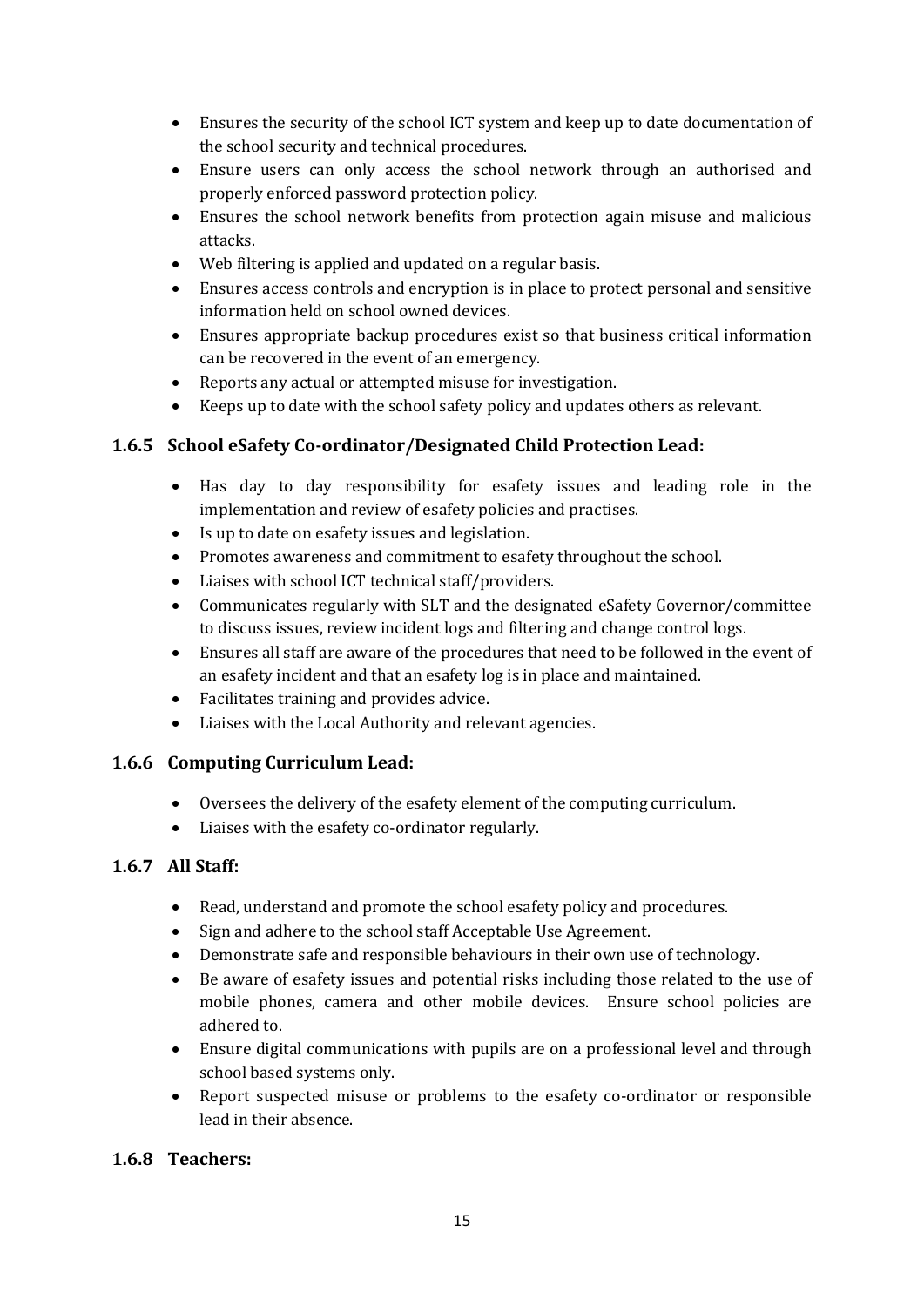- Embed esafety awareness raising in all aspects of the curriculum and other school activities.
- Supervise pupils carefully when engaged in learning activities involving online technology (including extra-curricular and extended school activities as relevant).
- Inform pupils about the use of the internet for research and ensure they are aware of legal issues relating to electronic content including but not exclusively copyright law.
- Understand and comply with the school policy on the use of phones, cameras and other mobile devices.
- Understand and comply with the school policy on the use of photographic images.
- Understand the importance of adopting good safety practise when using technology outside school and that the school esafety policy covers their actions out of school (if related to their membership of the school).

### **1.6.9 Pupils:**

- Take responsibility for learning about the benefits and risks of using the internet in school and outside.
- Read, promote and adhere to the Pupil Acceptable Use Agreement.
- Understand the need to avoid plagiarism and uphold copyright regulations.
- Understand the importance of reporting abuse, misuse or access to inappropriate materials.
- Understands what to do if they or someone they know feels worried or vulnerable when using online technology.
- Understand and comply with the school policy on the use of phones, cameras and other mobile devices.
- Understand and comply with the school policy on the use of photographic images and on cyber-bullying.
- Understand the importance of adopting good esafety practise when using technology outside school and that the school esafety policy covers their actions out of school (if related to their membership of the school).

### **1.6.10 Parents/Carers:**

- Support the school in promoting esafety and endorse the Parent Acceptable Use Agreement.
- Support and promote the Pupil Acceptable Use Agreement with their children.
- When accessing information through the school online facilities, do so in accordance with the Parent Acceptable Use Agreement.
- Notify the school if they have any concern about their child/children's use of technology.

### **1.6.11 External groups:**

 Any external individual or representative of an organisation will sign an acceptable use agreement before using any equipment or internet in the school.

### **1.7 Communication of this policy:**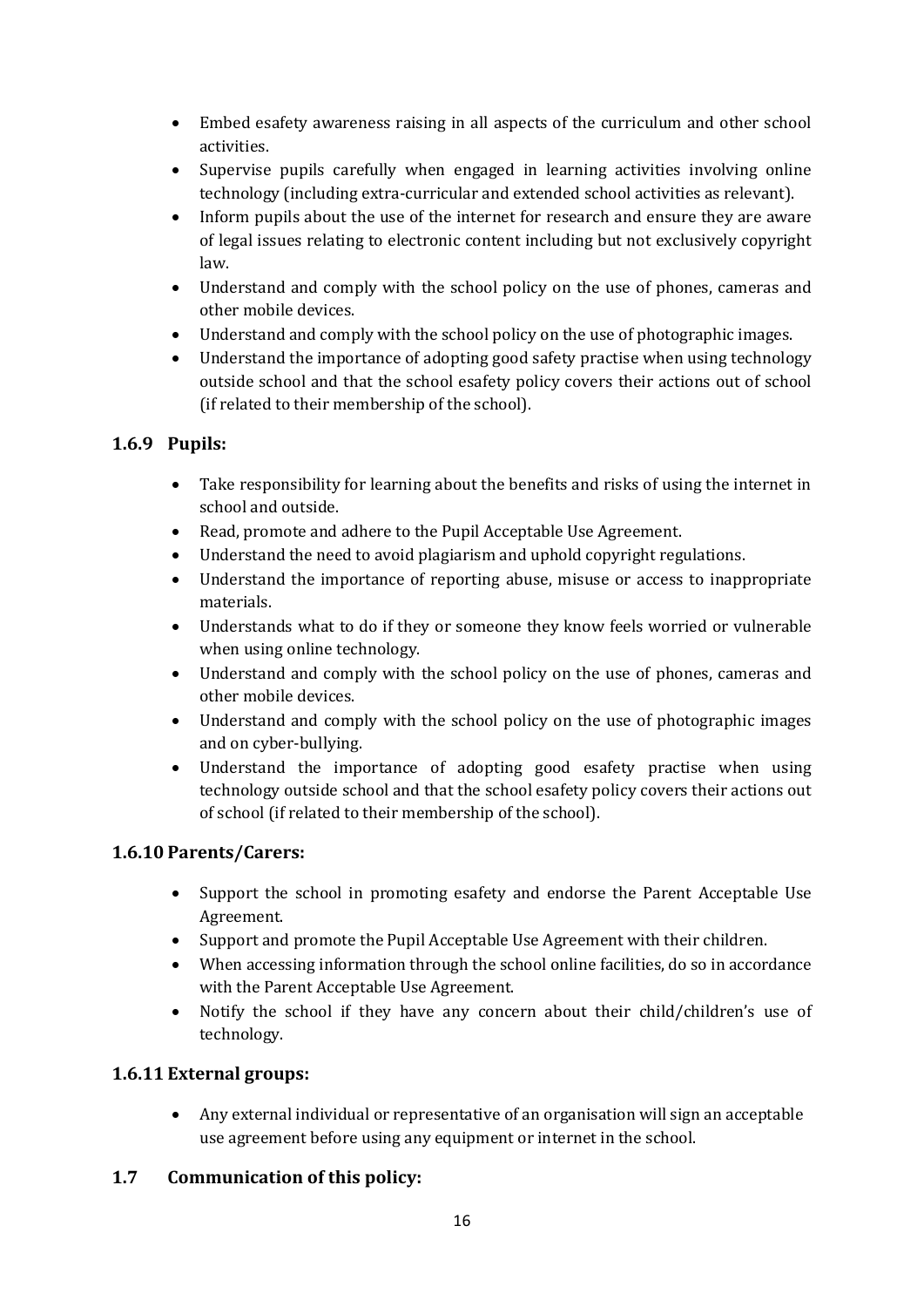- This policy will be posted on the school website, will be available in the staffroom and classrooms and other areas where resources are shared.
- This policy will be part of the school induction pack for new staff and will be included in the staff handbook.
- Acceptable use agreements to be signed by all staff, governors and other members of the school community.
- Acceptable use agreements to be discussed with pupils at the start of each academic year.
- Signed acceptable use agreements will be held on pupil and staff files.

### **1.8 Handling complaints:**

The school will take all reasonable precautions to ensure esafety but the rapid changes and expansion of technologies and content make it impossible to guarantee that inappropriate content will never appear on a school computer or mobile device. Neither the school nor the Local Authority can accept liability for material accessed or any consequences thereof.

Staff, pupils and other members of our school community have been made aware of this policy and are aware of potential implications of any infringement.

Complaints concerning cyberbullying are dealt with in accordance with our Antibullying Policy. Complaints related to child protection are dealt with in accordance with our School and Local Authority child protection procedures

### **1.9 Review and monitoring of this policy:**

This esafety policy has been reviewed by our school senior leadership team and is current and appropriate for its intended purpose and audience. It has been approved for adoption by the School Governing Body and has been communicated across the school community. The policy will be reviewed annually or earlier if there are significant changes to technologies or how they are used; any changes will be notified to the school community as they occur.

This esafety policy will be referenced in other school policies including (but not exclusively): ICT and Computing Policy, Behaviour Policy, Child Protection Policy, Anti-Bullying Policy, Behaviour Policy, Data Protection Policy and the School Development Plan.

The school safety co-ordinator is responsible for the document ownership, review and updates.

#### **2.0 Education and curriculum:**

Our school has and an education programme which covers a range of skills and behaviours appropriate to role, age and experience with the objective of supporting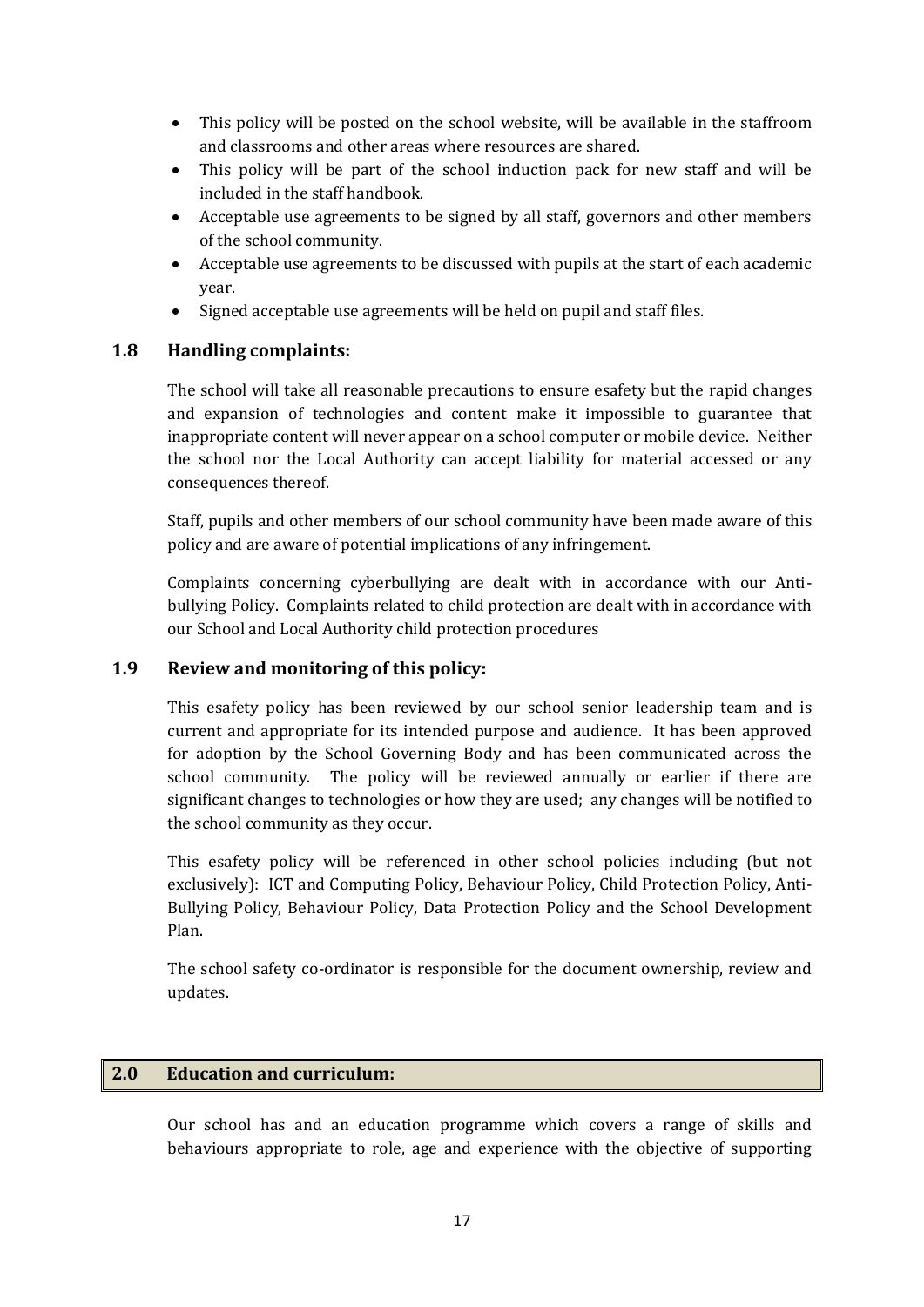everyone to model safe and responsible behaviour in the use of technology. This education programme includes:

### **2.1 Pupil e-safety curriculum:**

We will teach pupils:

- $\checkmark$  How to understand acceptable behaviour in an online environment: to be polite and not use abusive/bad/inappropriate language or other behaviour.
- $\checkmark$  How to develop a range of strategies to evaluate and verify information before accepting its accuracy.
- $\checkmark$  To be aware that the author of a website/page may have a particular bias or purpose and to develop skills to recognise what this might be
- $\checkmark$  To know how to narrow down or refine a search.
- $\checkmark$  [For older pupils] to understand how search engines work and to understand that this affects the results they see at the top of the listings.
- $\checkmark$  To understand how photographs can be manipulated and how online content can attract the wrong sort of attention.
- $\checkmark$  To understand why "online friends" may not be who they say they are and why they need to be careful.
- $\checkmark$  To know to keep personal information private and understand why they should not post or share details accounts of their personal lives, contact information, daily routines, locations, photographs and videos.
- $\checkmark$  To know how to ensure they have turned on privacy settings.
- $\checkmark$  To understand why they must not post pictures or videos of others without their permission.
- $\checkmark$  To know not to download any files such as music files without permission.
- $\checkmark$  To have strategies for dealing with receipt of inappropriate materials or things that upset them.
- $\checkmark$  [For older pupils] to understand why and how some people will "groom" young people for sexual reasons.
- $\checkmark$  To understand the impact of cyberbullying, sexting and trolling and know how to seek help if they are affected by any form of online bullying.
- $\checkmark$  To know how to report any abuse including cyberbullying; and how to seek help if they experience problems when using the internet and related technologies i.e. a parent or carer, teacher or trusted staff member, an organisation such as Childline or by clicking the CEOP button.
- $\checkmark$  To be good digital citizens.
- $\checkmark$  To understand their digital footprint and its importance.
- $\checkmark$  To STOP and THINK before they CLICK.

In addition, the school:

 Plans internet use carefully to ensure that it is age appropriate and supports the learning objectives for specific curriculum areas.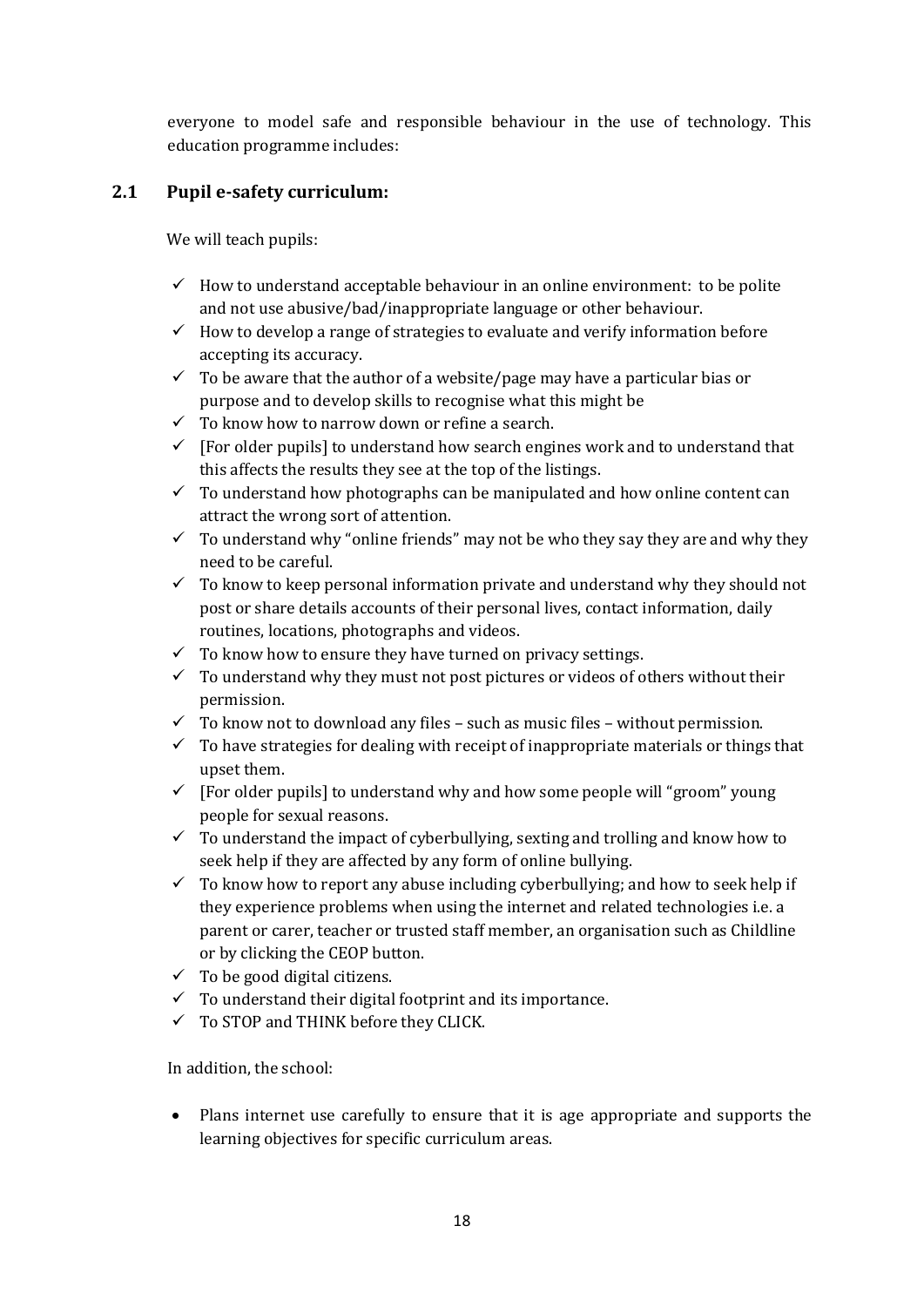• Reminds pupils of their responsibilities through an Acceptable Use Policy which they sign. The Acceptable Use Policy is also displayed throughout the school.

#### **2.2 Staff and pupils:**

Our school:

- $\checkmark$  Ensures staff model safe and responsible behaviour in their own use of technology.
- $\checkmark$  Ensures that staff and pupils understand the issues of plagiarism and copyright when using materials sourced from the internet. Staff and pupils know that they must respect and acknowledge copyright and intellectual property rights.
- $\checkmark$  Ensures that staff and pupils understand the issues around the commercial use of the internet including risks in pop-ups, purchasing online, online gaming and gambling.

#### **2.3 Staff and governor training:**

Our school:

- $\checkmark$  Ensures staff know how to send or receive sensitive and personal data and understands when and how to apply additional security.
- $\checkmark$  Makes training available to staff on esafety issues, including information security and data protection.
- $\checkmark$  Provides all new staff, including those on placement and work experience, with information and guidance on the esafety policy and the acceptable use policy.
- $\checkmark$  Ensures our governing body reviews our policies at least annually (or more frequently if there are significant changes) and is provided with opportunities to engage in training rolled out across the school.

#### **2.4 Parent/Carer awareness and training:**

Our school has a rolling programme of advice, guidance, training and support for parents and carers which includes:

- $\checkmark$  Acceptable Use Agreements to ensure the principals of appropriate and responsible online behaviour are made clear to parents and carers.
- $\checkmark$  Information through leaflets, school newsletters and the school website.
- $\checkmark$  Awareness raising sessions at the school.
- $\checkmark$  Suggestions for safe internet use at home.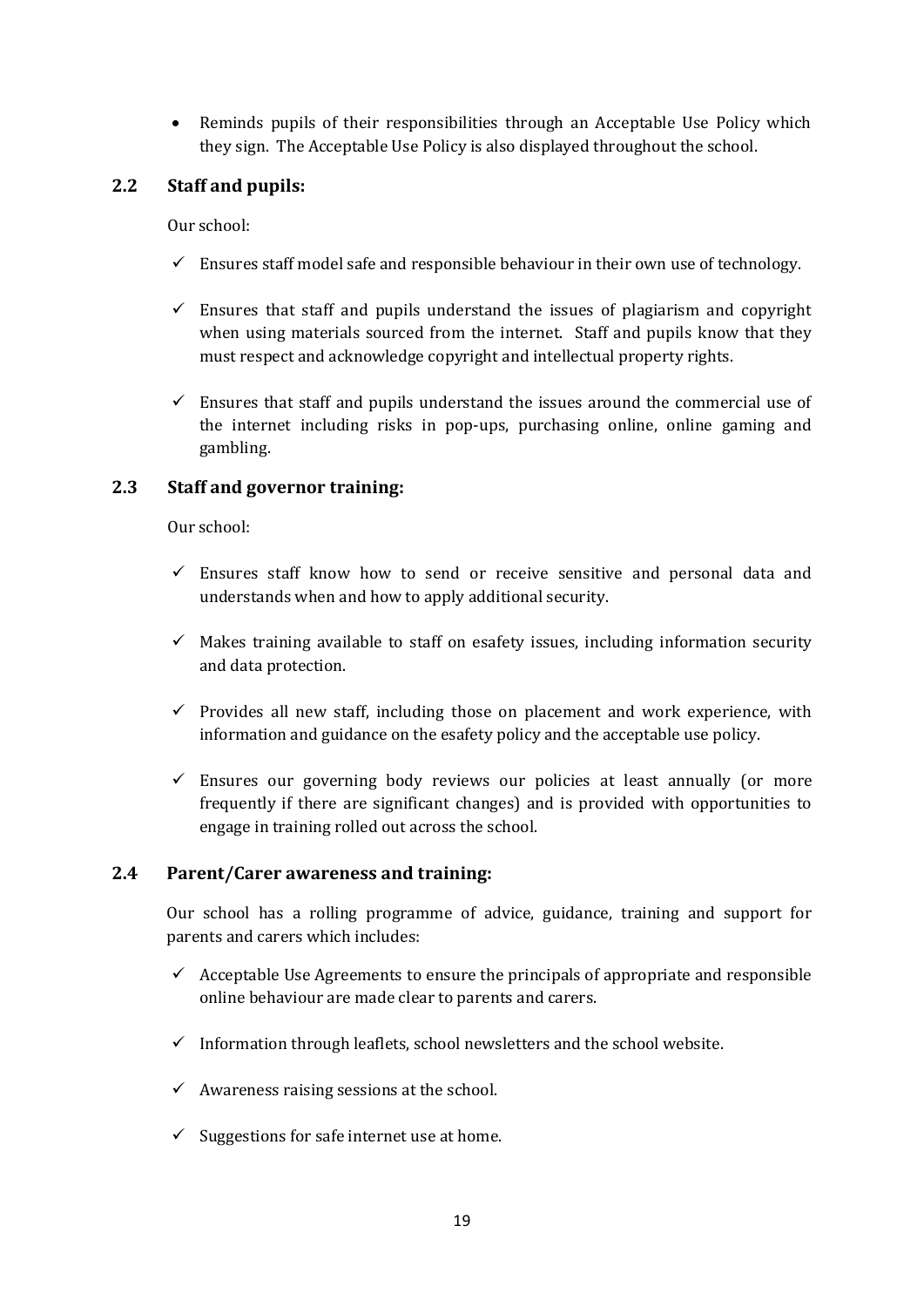$\checkmark$  Information about national support sites and how to get help.

#### **3.0 Expected conduct and incident management:**

#### **3.1 All users:**

- Are responsible for using the school ICT systems in accordance with the acceptable use policy (and any other policies which govern access to the applications) which they will be expected to sign before being given access to school systems. In some circumstances it will be appropriate for parents/carers to sign on behalf of pupils.
- Need to understand the importance of misuse or access to inappropriate materials and be aware of the potential consequences.
- Need to understand the importance of reporting abuse, misuse or access to inappropriate materials and know how to report any such incidents.
- Should understand the importance of adopting good esafety practise when using digital technologies out of school and realise that the school's esafety policy covers their actions out of school if related to their membership of the school.
- Will be expected to know and understand school policies on the use of mobile phones, digital cameras and other mobile devices. They should also know and understand the school policy on taking/use of images and on cyberbullying.

### **3.2 Staff and governors:**

 Are responsible for reading and making sure they understand the school esafety policy and acceptable use policy and using the ICT systems accordingly. This includes the use of mobile phones and hand held devices.

#### **3.3 Pupils:**

- Should read and act in accordance with the school acceptable use policy.
- Should have a good understanding of research skills and the need to avoid plagiarism and uphold copyright regulations.

#### **3.4 Parents/Carers:**

- Should provide consent for pupils to use the internet (and other relevant/appropriate technologies) as part of the esafety acceptable use agreement at the time of their child's entry to the school.
- Should know and understand the rules of appropriate use and the potential for sanctions if there is misuse.

#### **3.5 In our school:**

 There is strict management, monitoring and application of the esafety policy and a differentiated and appropriate range of sanctions although we appreciate that the behaviour of users is generally positive and there is rarely a need to apply sanctions.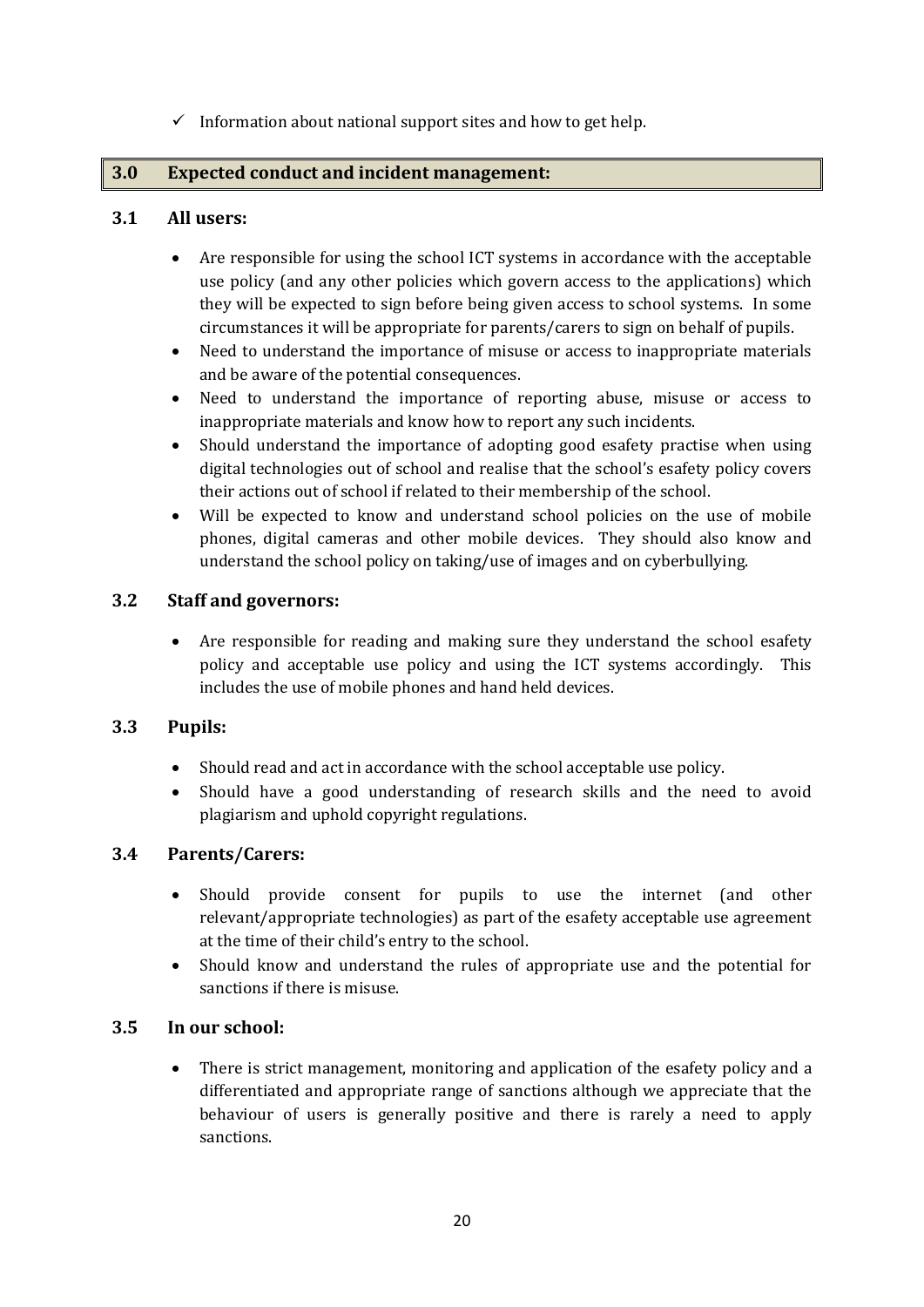- All members of the school community are encouraged to be vigilant in reporting issues and are confident that issues will be dealt with quickly and sensitively.
- Support is actively sought from other agencies as needed to deal with esafety issues.
- Esafety incidents are reported and monitored this contributes to the further development of policies and practise. Any reports are reviewed/audited and reported to the school senior leaders, governors, Local Authority and LSCB as required.
- Parents/carers are informed of esafety incidents involving young people for whom they are responsible. We communicate with senior leaders of other schools as required.
- We will contact the Police if one of our staff or pupils receives an online communication that we consider to be particularly disturbing or breaks the law.

#### **4.0 Managing the ICT Infrastructure:**

#### **4.1 Internet access, security (virus protection) and filtering:**

Our school:

- $\checkmark$  Has filtered secure broadband connectivity provided through the Council's CIN agreement.
- $\checkmark$  Uses internet filtering system which blocks sites by categories including (but not exclusively) pornography, race hatred, gaming, sites of an illegal nature. Our filtering solution provides user level filtering where relevant, closing down or opening up options as appropriate to the age/key stage of the pupils.
- $\checkmark$  Has anti-virus software provided as part of the Council's CIN agreement and the network is set up so staff and pupils cannot download executable files.
- $\checkmark$  Uses DfE and/or Local Authority approved email systems.
- $\checkmark$  Blocks all chat rooms and social networking sites except those that are part of an educational network or approved learning platform.
- $\checkmark$  Only unblocks other external social networking sites for specific purposes and records when this has been the case and the reason.
- $\checkmark$  Has blocked pupil access to music downloads or shopping sites except those approved for educational purposes at regional or national level.
- $\checkmark$  Works with the School Information and Technologies Strategic Board to ensure any concerns about the system are communicated to ensure the systems remain robust and protect users.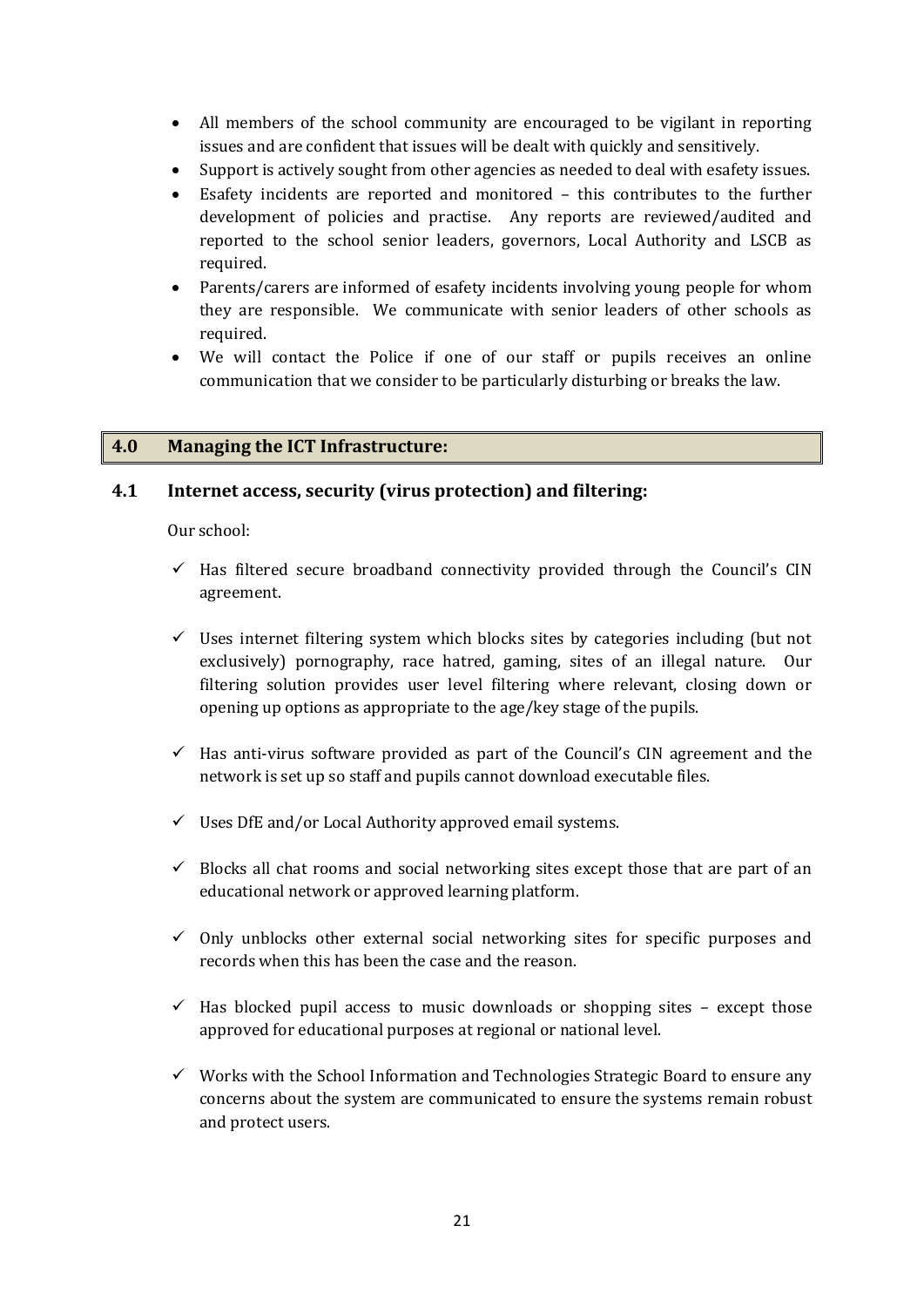- $\checkmark$  Is vigilant and robust (in so far as it is practicable and reasonable) in its supervision of pupils.
- $\checkmark$  Ensures all staff and students have signed the acceptable use agreement and understands that they must report any concerns.
- $\checkmark$  Ensures pupils only publish within an appropriately secure environment
- $\checkmark$  Requires staff to preview websites before use (where they have not been previously viewed or cached) and signpost pupils to age and subject appropriate websites.
- $\checkmark$  Plans the curriculum context for internet use to match pupil age and ability.
- $\checkmark$  Encourages the use of child friendly search engines where open internet searching is required, e.g. yahoo for kids, ask for kids or Google Safe Search.
- $\checkmark$  Does not allow or is vigilant when conducting "raw" image search with pupils e.g. Google Image Search.
- $\checkmark$  Informs all users that internet use is monitored.
- $\checkmark$  Informs staff and pupils that they must report and incident or failure of the filtering system immediately and must log the details and track to resolution, escalating if necessary.
- $\checkmark$  Ensures that all users are aware of and understand the rules of appropriate use and the sanctions that may result from misuse.
- $\checkmark$  Provides advice and information to all members of the school community on how to report offensive materials, abuse and bullying.
- $\checkmark$  Reports any material suspected to be illegal to the appropriate authorities.

#### **4.2 Network Management (user access, backup)**

Our school:

- $\checkmark$  Uses individual, audited logins for all users.
- $\checkmark$  Uses guest accounts occasionally for external or short term visitors for temporary access to appropriate services.
- $\checkmark$  Ensures the System Administrator/Network Manager (or the designated lead as identified by the Head Teacher) is up to date with services and policies and requires the technical support provider to be up to date with services and policies.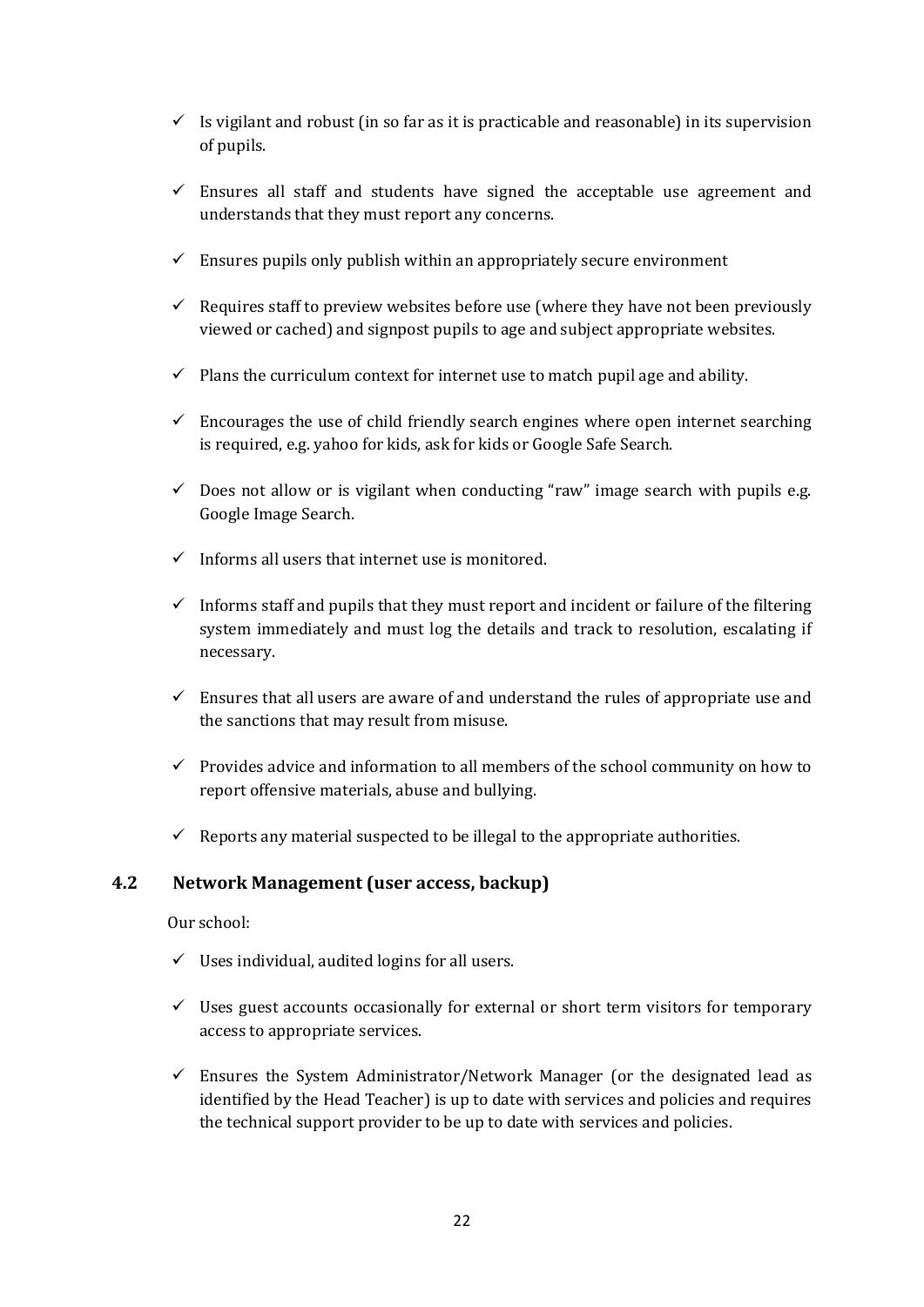Storage of all data within the school conforms with the requirements of the Data Protection Act including the requirement for data stored online to conform to the EU Data Protection Directive where storage is hosted within the European Union.

 $\checkmark$  Ensures our technical provider is aware of and compliant with the KMBC Network Standards.

#### **To ensure the network is used safely, this school:**

- $\checkmark$  Ensures staff read and sign that they have understood the school safety policy and are provided with network, internet and email access on this basis.
- $\checkmark$  All pupils have their own unique username and password which gives them access to the network and the internet.
- $\checkmark$  Makes it clear that passwords should never be shared and users must always log on with their own credentials.
- $\checkmark$  Has set up the network with a shared area for pupils and one for staff. Staff and pupils are shown how to save work and access work from these areas.
- $\checkmark$  Requires all users to log off when they have finished working or are leaving the computer unattended.
- $\checkmark$  If a user finds a logged on machine, they are required to log off and then log on again as themselves. Staff machines are timed out after ten minutes and users will have to re-enter their credentials to continue working.
- $\checkmark$  Requests that teachers and pupils do not switch the computers off during the day unless they are unlikely to be used again or have crashed. Computers should be turned off at the end of the day.
- $\checkmark$  Has set up the network so that users cannot download executable files/programmes.
- $\checkmark$  Has blocked access to music/media download or shopping sites except where approved for educational purposes.
- $\checkmark$  Scans all mobile equipment with anti-virus/spyware before it is connected to the network.
- $\checkmark$  Makes clear that staff are responsible for ensuring that any computer or laptop on loan to them from the school is used solely for their professional responsibilities and that they notify the school of any "significant personal use" as defined by HM Revenue & Customs.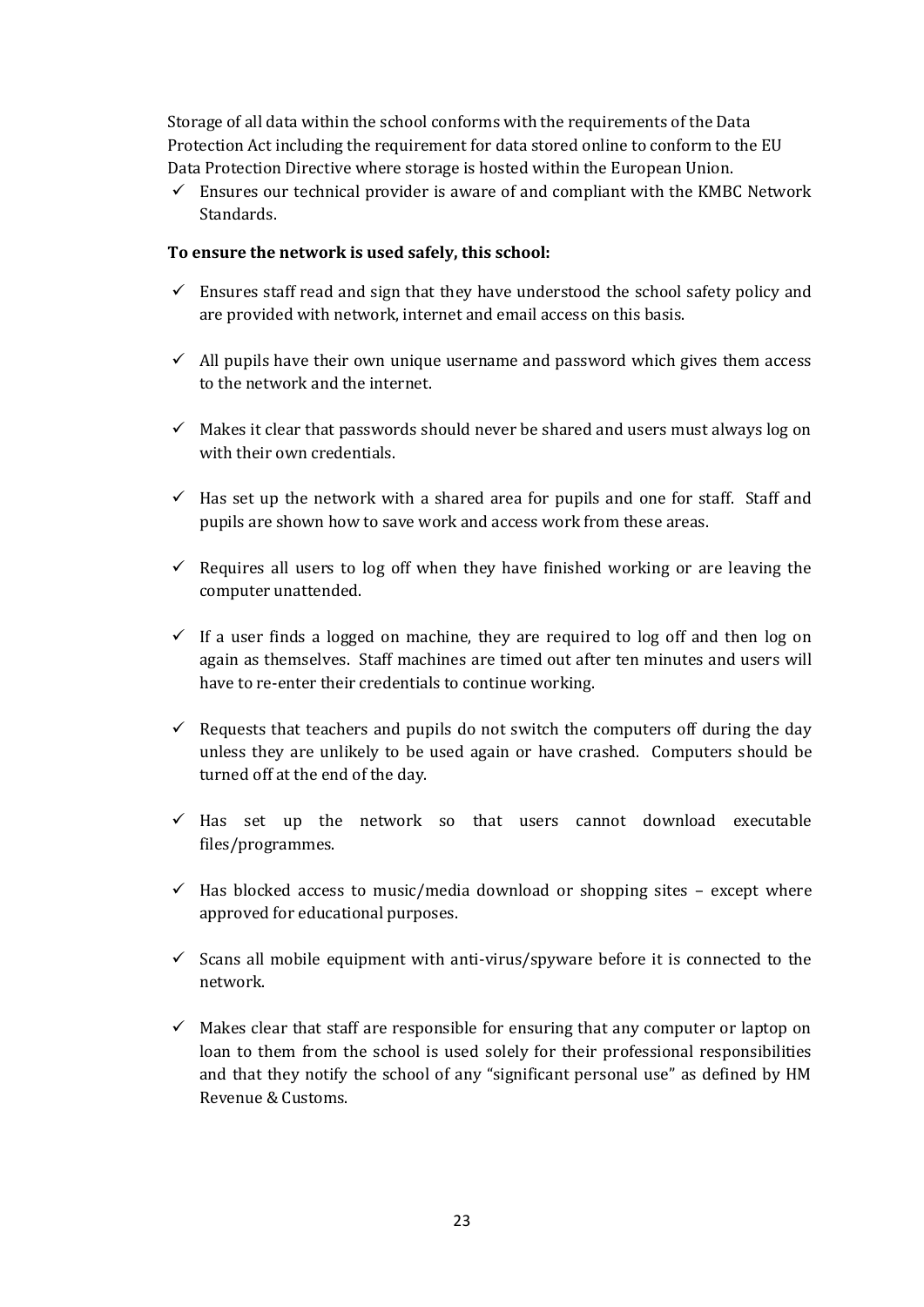- $\checkmark$  Makes clear that staff are responsible for ensuring that all equipment that goes home has the anti-virus and spyware software maintained to ensure the protection of the device and the school network.
- $\checkmark$  Makes clear that staff accessing Local Authority systems do so in accordance with the relevant corporate policies.
- $\checkmark$  Maintains equipment to ensure the health and safety of its employees.
- $\checkmark$  Ensures that access to the school network resources by staff from remote locations is restricted to a needs only basis and is accessed only through approved systems.
- $\checkmark$  Does not allow any outside agencies to access our network remotely except where there is a specific professional need. In these cases access is restricted, is only through approved systems and is covered by appropriate data processing agreements. Examples of such circumstances may be technical support on SIMS, Education Welfare Officers accessing attendance data on specific children, parents/carers using a secure portal to access information on their child – in all cases the access must be restricted to authorised people
- $\checkmark$  Has a clear disaster recovery system in place for business critical data that includes a remote back up of critical information (in compliance with audit requirements).
- $\checkmark$  Uses our broadband network for our CCTV system and have had set up approved partners. A CCTV Policy is in place and the operation of the CCTV system is compliant with the requirements of the Data Protection Act.
- $\checkmark$  Uses the DfES secure s2s website for all CTF files sent to other schools.
- $\checkmark$  Ensures that all pupil level data or personal data sent over the internet is encrypted or only sent within the approved secure system in our Local Authority.
- $\checkmark$  Follows ISP advice on Local Area and Wide Area security matters and firewalls and routers have been configured to prevent unauthorised use of our network.
- $\checkmark$  Our wireless network has been secured to industry standard Enterprise security level/appropriate standards for educational use.
- $\checkmark$  Projectors are maintained to ensure the quality of the presentation remains high.
- $\checkmark$  All computer equipment is installed professionally and meets health and safety standards and is reviewed regularly to ensure continued compliance with safety requirements.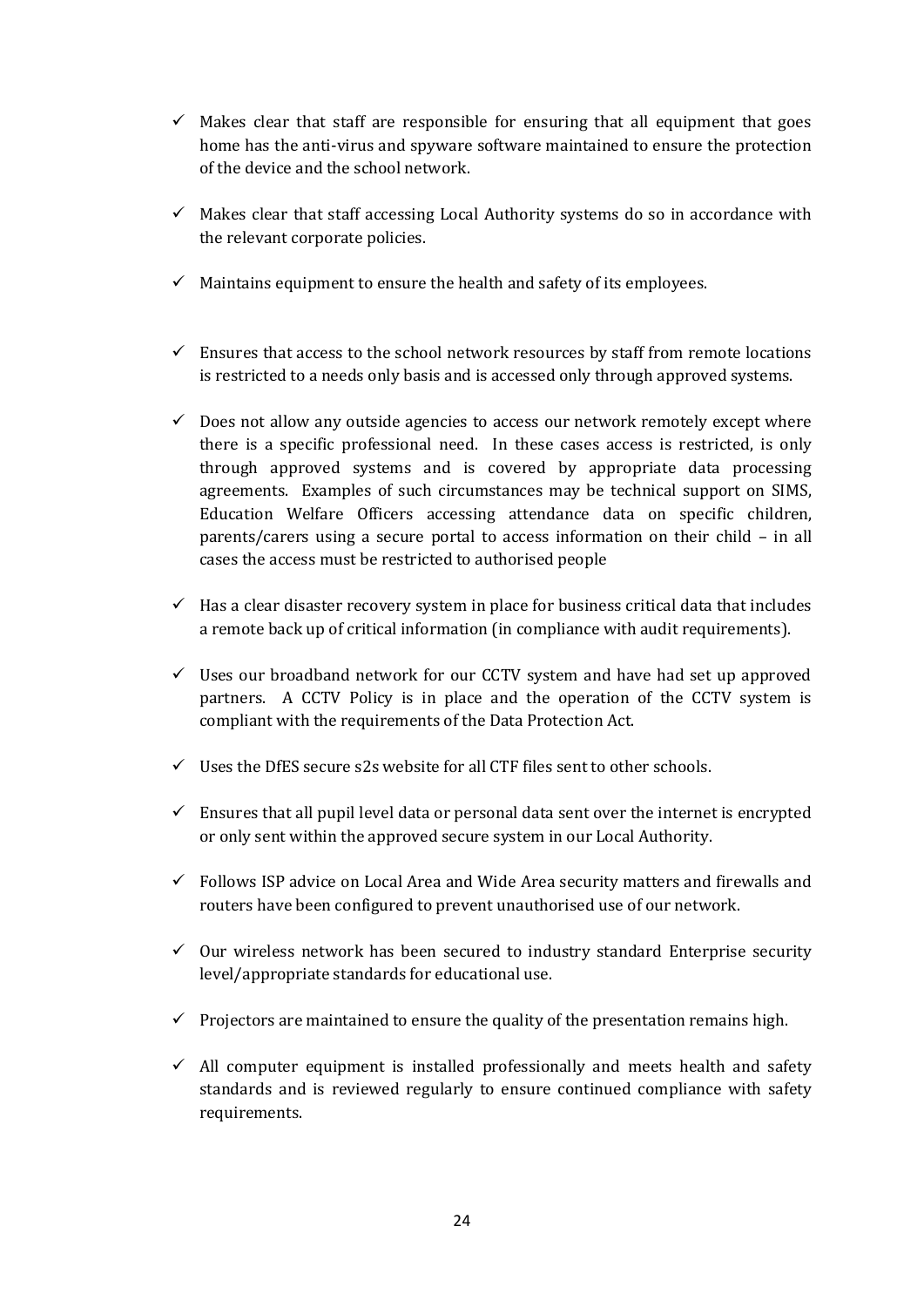$\checkmark$  Ensures that our technical support provider/s are aware of the parts of this policy that apply to them and are in compliance.

### **4.3 School Management Information System:**

- $\checkmark$  Access to the school management information system is controlled through a separate password for data security purposes.
- $\checkmark$  Access to the school management information system is configured to ensure that users can only access modules required to perform their role.
- $\checkmark$  Is clear about the responsibilities for the daily back up of MIS and finance systems and other significant business information. In the case of SIMS and centralised storage, this is managed through the Council's IT Service.
- $\checkmark$  Our school has a Data Protection Policy which includes a requirement for staff to be trained in their responsibilities under the Data Protection Act.

### **4.4 Password policy:**

- $\checkmark$  Our school makes it clear that members of our school community must always keep their password private, must not share it and must never leave it where others can find it.
- $\checkmark$  All staff have their own unique username and password to access systems they are responsible for keeping their password private.
- $\checkmark$  We require staff to use strong/complex passwords for access to our MIS system.
- $\checkmark$  Staff are prompted to change their password every 30 days.

### **4.5 Email:**

Our school provides staff with an approved email account for their professional use and makes it clear that personal email should be sent through a separate account. We do not publish email addresses of staff or pupils on the school website and use anonymised email accounts for communication with the wider public.

We will consult with the Local Authority and if necessary contact the Police if any of our staff or pupils receives an email that we consider to be particularly disturbing or breaks the law. We will also report messages that appear to support illegal activities to the relevant authorities and if necessary to the Police.

We ensure that ensure that email accounts are maintained and up to date and use technologies to protect users and systems against SPAM, phishing and viruses.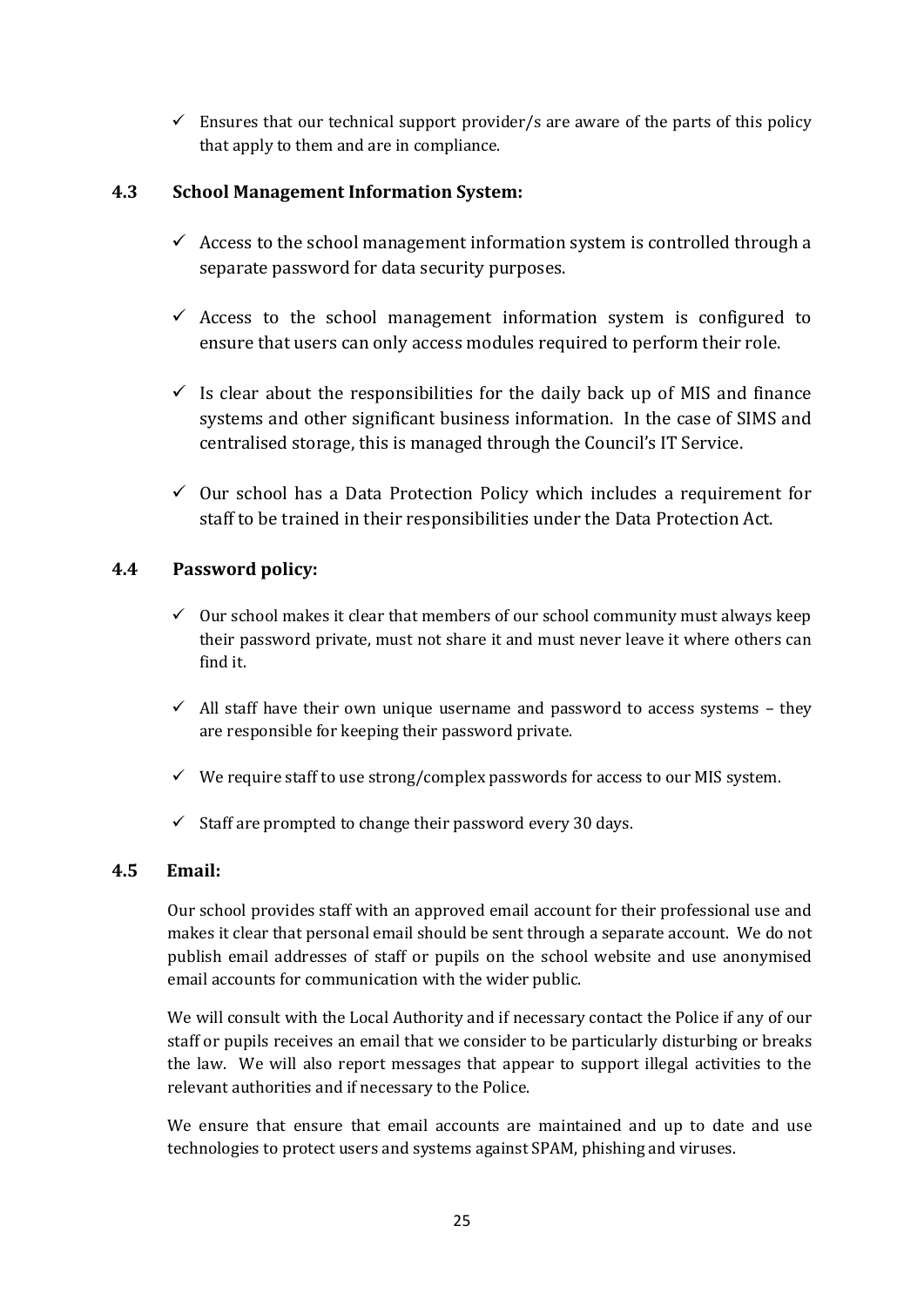### **4.5.1 Pupils:**

- $\checkmark$  Pupils are introduced to and use email as part of the ICT computing scheme of work.
- $\checkmark$  Reception and Y1 pupils are introduced to the principles of email through closed "simulation" software.
- $\checkmark$  Pupils can only receive external mail from and send external mail to addresses if the rules have been set to allow this for a specific curriculum requirement.
- $\checkmark$  Pupils are taught about the safety and "netiquette" of using email both in school and at home.

Specifically, they are taught:

- Not to give their email address unless it is part of a school managed project or to someone they know and trust and it is approved by their teacher or parent/carer.
- That email is a form of publishing where the message should be clear, short and concise.
- That any email sent to an external organisation should be carefully written and authorised before sending in the same way as a letter written on school headed paper.
- They must not reveal private details of themselves or others in email such as address, telephone number etc.
- That embedding adverts or forwarding "chain" emails is not allowed.
- That they should think very carefully before sending any attachments and should not open attachments unless they know the source is safe.
- That they must immediately tell a teacher or responsible adult if they receive an email which makes them feel uncomfortable, is offensive or bullying.
- Not to respond to malicious or threatening emails, but to keep them as evidence.
- Not to arrange to meet anyone they meet through email without having discussed with an adult or taking a responsible adult with them.
- To "Stop and Think Before They Click".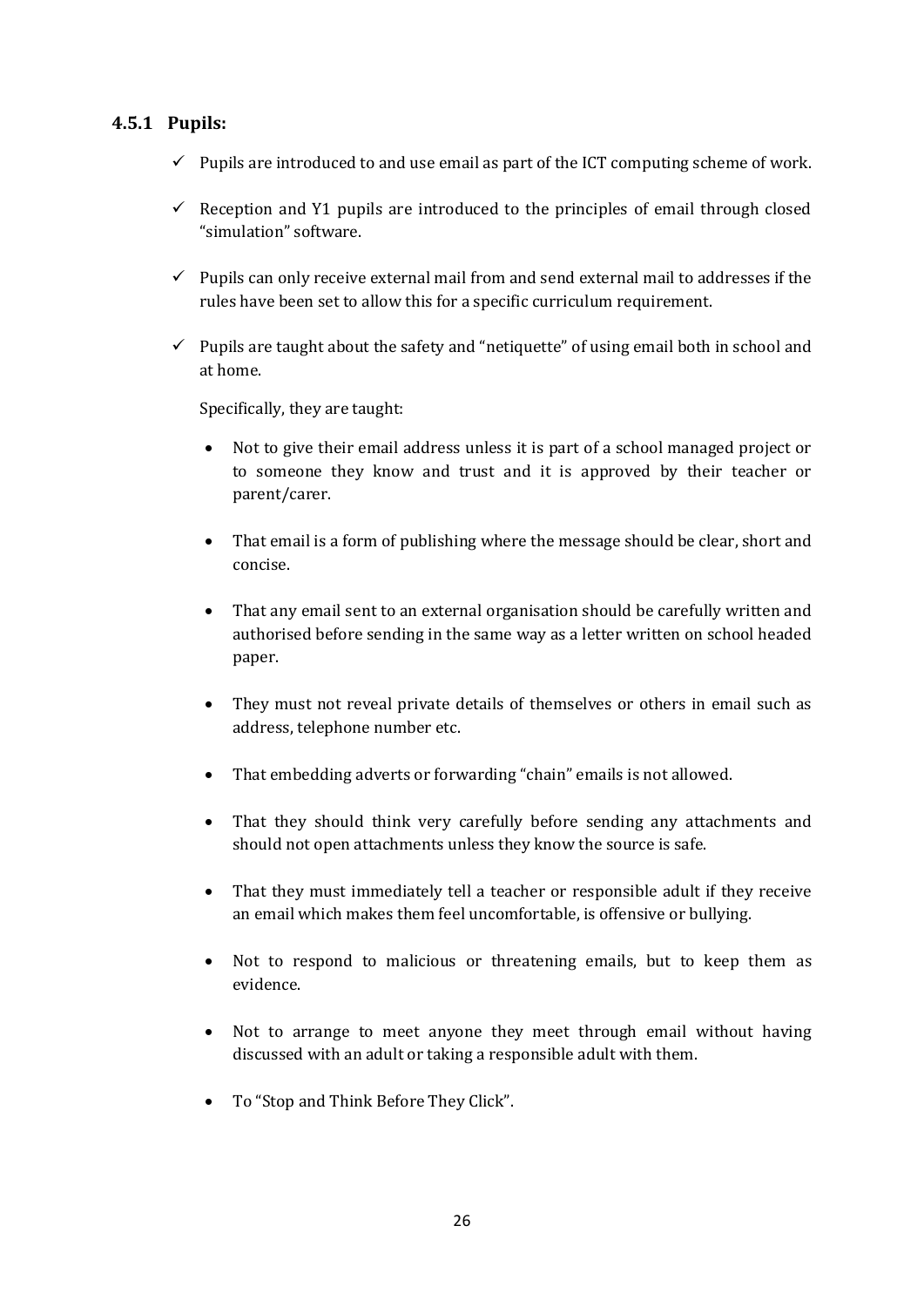$\checkmark$  Pupils sign the school acceptable use agreement to say they have read and understood the esafety rules which include the use of email and we explain how any inappropriate use will be deal with**.**

### **4.5.2 Staff:**

- $\checkmark$  Staff are provided with an approved email system and know that this is the only email to be used for business purposes. Personal email addresses must not shared with pupils or their parents/carers.
- Know they need to be particularly careful if they are required to send staff or pupil personal information. Secure systems such as S2S (for school to school transfer) or Collect should be used where possible. Further information is provided in the Information and Data Security Policy for Schools.
- Know that emails sent outside the school must be written carefully (and in some instances may require approval) in the same way as a letter written on school headed paper and emails should follow the school 'house style'.
- Know that the sending of multiple or large attachments should be limited and may be restricted.
- $\checkmark$  Know the sending of chain letters and embedded adverts is not allowed.

All staff sign our school acceptable use agreement to say they have read and understood the esafety rules, including email and we explain how any inappropriate use will be dealt with.

### **4.6 School website:**

- $\checkmark$  The Headteacher takes overall responsibility to ensure that the website content is accurate and the quality of the presentation is maintained.
- $\checkmark$  Uploading of information is restricted to our website administrator.
- $\checkmark$  The school website complies with the Statutory DFE Guidelines for Publications.
- $\checkmark$  Most of the material published on the website is the schools' own work but where other work is published or linked to we credit the sources used.
- $\checkmark$  The point of contact on the website is the school address and telephone number. We use a general email contact address e.g. info@schooladdress. Individual email identities will not be published.
- $\checkmark$  Photographs published on the website do not have full names attached.
- $\checkmark$  We do not use pupils' names when saving images in the file names or in the tags when publishing to the school website.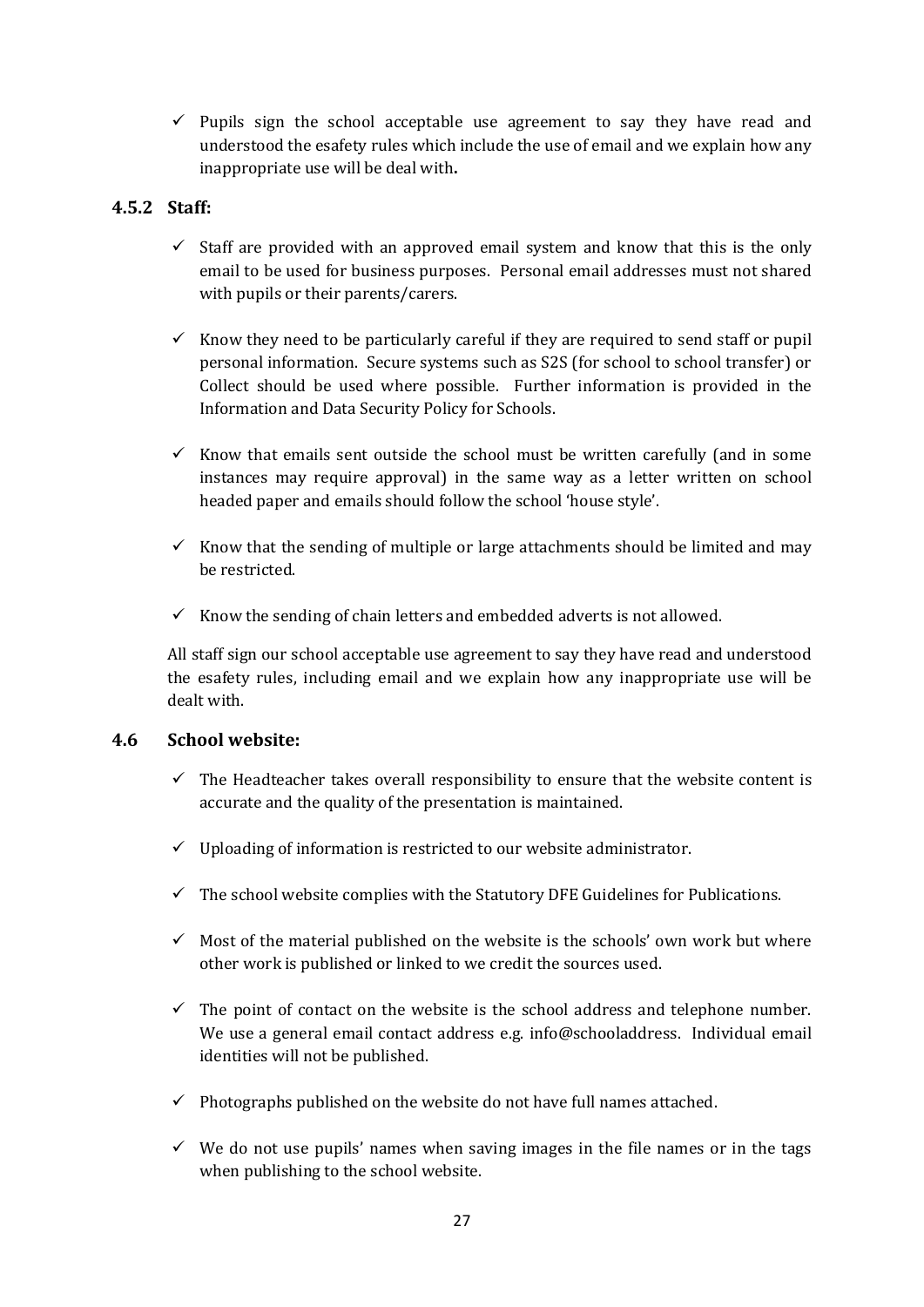- $\checkmark$  We do not use embedded geo data in respect of stored images.
- $\checkmark$  We expect teachers using school approved blogs or wikis to password protect them and run them from the school website.

#### **4.7 Social networking:**

Teachers must not run social network spaces for student use on a personal basis or to open up their own spaces to their pupils. The schools' preferred system for communication with pupils must be used.

The school's preferred system for social networking will be maintained in adherence with the communications policy.

School staff will ensure that in private use:

- No reference should be made in social media to students, pupils, parents/carers or school staff.
- They do not engage in online discussion on personal matters relating to members of the school community.
- Personal opinions should not be attributed to the school or local authority.
- Security settings on personal social media profiles are regularly checked to minimise the risk of loss of personal information.
- Parents. carers and pupils must not use social media to raise concerns or complaints – these should always be raised with the school directly.

### **4.8 Video Chatting (including Skype and other online video chat applications):**

#### **Our school:**

- $\checkmark$  Only uses approved or checked webcam sites.
- $\checkmark$  Informs parents/carers that video chat, recording and streaming with other schools or external organisations is being used by the school.
- $\checkmark$  Ensures that pupils do not use video chat equipment without supervision by a teacher or appropriate adult.
- $\checkmark$  Ensures that when video chat equipment or software is not in use it is deactivated or the camera lens is covered in case it reconnects unexpectedly.

### **4.9 CCTV & filming:**

4.9.1 We have CCTV in our school for the prevention and detection of crime. Although the ICO does not regulate the use of CCTV it does produce guidance and in compliance with this the school registration includes notification of the CCTV system. Careful consideration has been given to the location of cameras and how long records are kept. We will not reveal any recordings without permission except where disclosed to the Police as part of a criminal investigation. We have a CCTV Policy in place.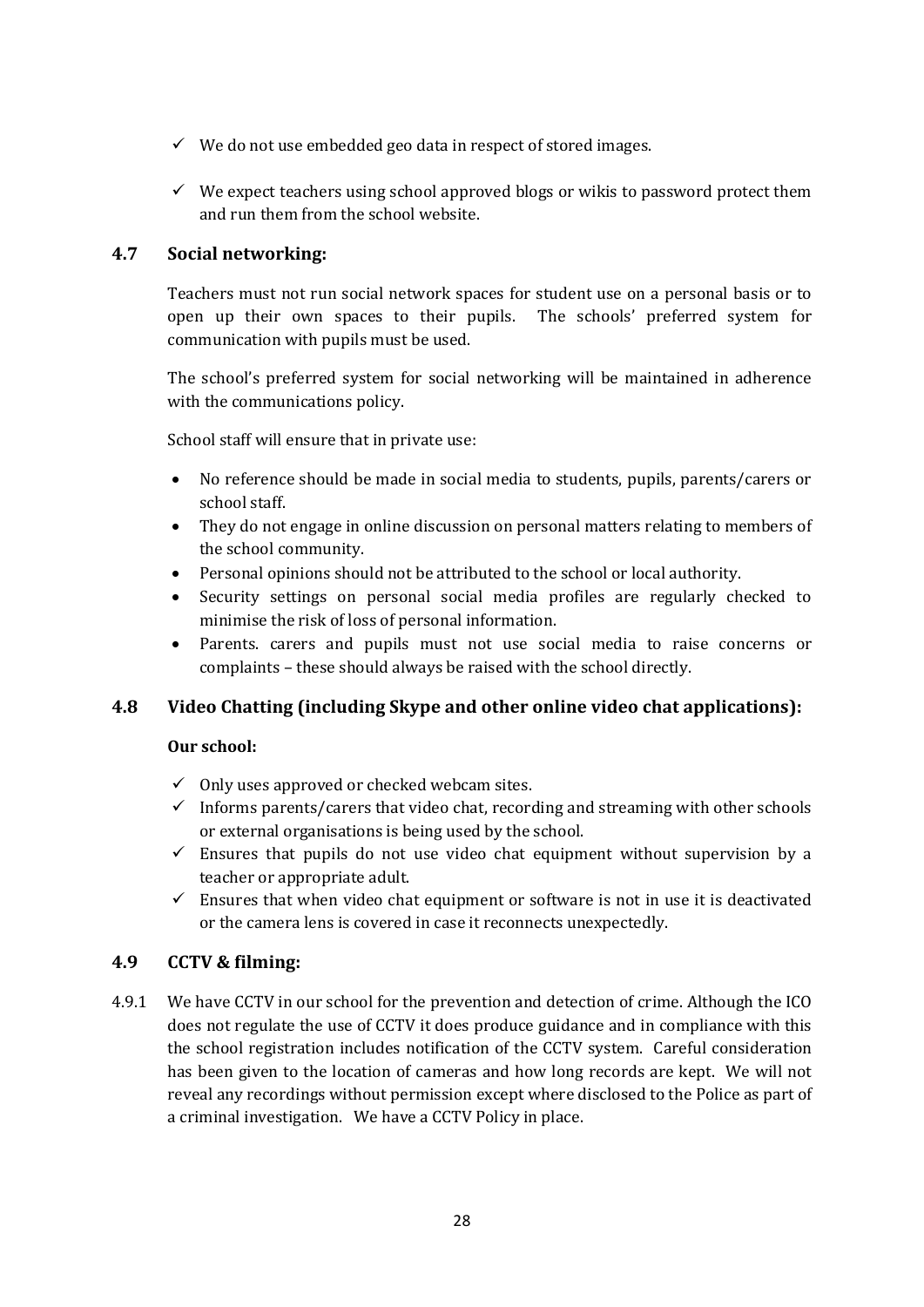4.9.2 We use recording equipment on occasions as a tool to capture and share best teaching practise. We do not release these recordings outside of the school staff and will not use them for any other purposes.

Filming for curriculum purposes should have a specific purpose and outcome. In all cases, appropriate consent should be in place.

Further information is available in the Information and Data Security Guidance for Schools.

#### **5.0 Information and data security**

Our school has an Information and Data Security Policy which details the specific measures in place to protect the information entrusted to the school for the performance of its duties. We also have a Data Protection Policy which has been issued to all staff. All staff are DBS checked and with a record kept in a single, central record. Staff know:

- $\checkmark$  That the Headteacher is the Senior Information Risk Owner (SIRO).
- $\checkmark$  Who the key contacts for school information (Information Asset Owners) are. We have a register of information and the responsible Information Asset Owners.
- $\checkmark$  That technical measures are in place to protect information and that they must not take any action that may compromise the effectiveness of these measures.
- $\checkmark$  They must report any incidents where information has or may have been compromised.

We ensure all stakeholders (staff, pupils and governors) sign an acceptable use agreement (which is clear about responsibilities relating to data security, passwords and access) and we have a record of who has signed.

We follow local authority guidelines for the transfer of data (such as MIS data or reports on children) to professionals working in the local authority or their partners in children's services, health, welfare and social services.

We require that any protected or restricted material must be encrypted if the material is to be removed from the school and we limit any such data removal. We have a data protection policy which is specific about the requirement to protect personal and sensitive information.

Staff with access to setting up usernames and passwords for email, network access and learning platforms are working within the approved system and follow the security processes required by those systems.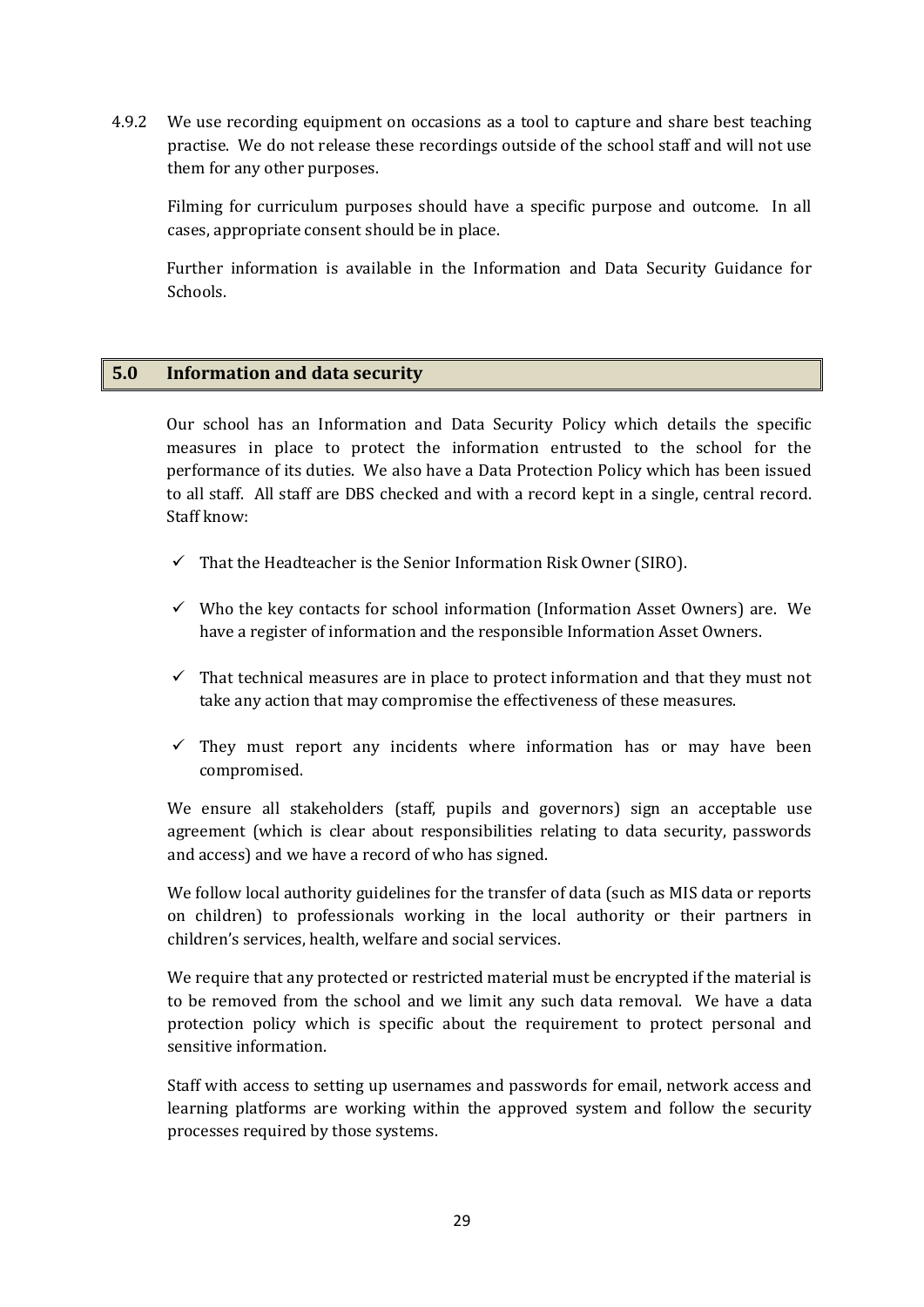We apply a records retention policy and we ask staff to undertake housekeeping, at least annually, to review, remove and destroy any digital materials and documents that no longer need to be stored.

#### **5.1 Transferring information:**

Staff devices are encrypted with a centrally managed solution provided under the Council's CIN agreement or benefit from an industry standard, locally managed encryption solution

Staff have access to approved email systems for business use.

Staff have secure areas on the school network to store sensitive documents or photographs.

We require staff to logout of systems when leaving their computer but also enforce lock out after 10 minutes.

We only use encrypted devices (including flash drives/removable media) if a member of staff has to take any personal information off site.

We use the DfE S2S site to securely transfer CTF pupil data files to other schools.

We store hard copy personal information in locked storage cabinets in a lockable area.

#### **5.2 Server management:**

Servers are located in lockable areas and managed by staff with DBS clearance.

Our systems are backed up to a remote location – no back-up tapes leave site.

We use Knowsley Council's virtualised server infrastructure for disaster recovery on our network/admin/curriculum servers.

We ensure our technical provider/s are aware of this policy and are in compliance with the elements that that apply to them.

#### **5.3 Asset management and disposal:**

In our school:

Details of all school owned hardware assets are recorded in an inventory and we keep a record of who has the asset at any given point in time.

Details of all school owned software assets are recorded in an inventory.

We comply with the Waste Electrical and Electronic Equipment Directive 2013 on equipment disposal by using an authorised, approved or recommended disposal company for disposal of equipment where any personal data may have been held. In these cases the storage media will be forensically wiped and the school will obtain a written guarantee that this will happen. If the storage media has failed it will be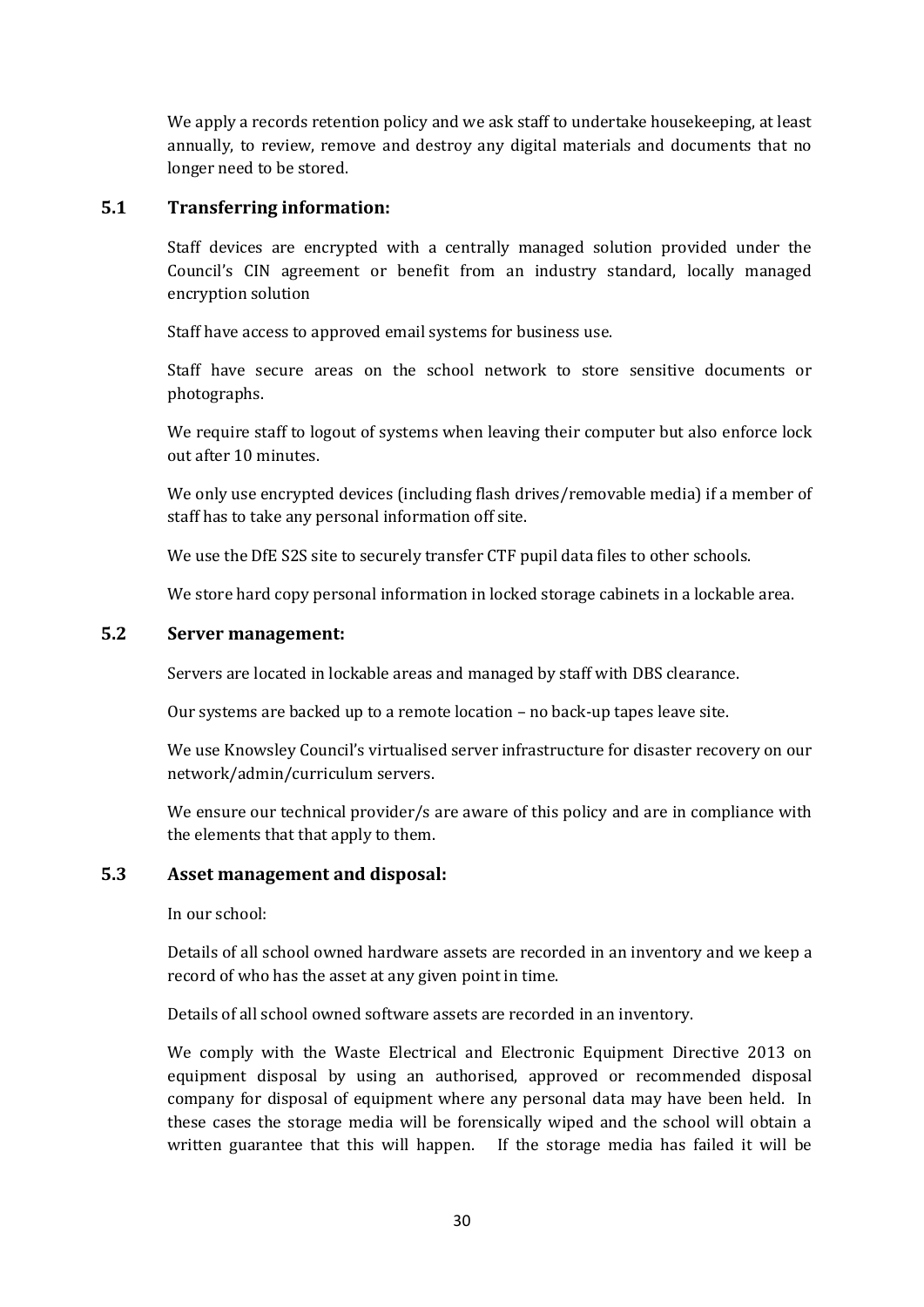physically destroyed. In all cases, a certificate of destruction will be obtained and held with the asset register.

Portable equipment loaned by the school is disposed of in the same manner.

We are using secure file deletion software/wiping devices thoroughly.

Paper based sensitive information is shredded using a cross cut shredder and/or collected by a secure data disposal service.

### **6.0 Use of personally owned mobile devices including mobile phones:**

The use of mobile technologies is now inherent in the way most people live their lives and because of the functionalities available through devices and improvements in network connectivity and affordability, these devices have become essential pieces of equipment. There has been a rapid expansion in the number of people who now use tablet devices in addition to or as a replacement for mobile phones. In addition to measures in place related to school owned devices, the school has procedures in place to govern the use of personally owned equipment including mobile phones, table devices and cameras. Personally owned devices are those which have not been provided by the school for connection to the school's primary network. These procedures govern the functionalities irrespective of the device they are available on.

### **6.1 Pupil use of personal devices including mobile phones:**

- Our school strongly advises that pupils should not bring their mobile phones into school. Mobile phones and other mobile devices brought into school are done so entirely at the owners' own risk. Our school accepts no responsibility for the loss, theft or damage of any phone or mobile device brought into the school.
- If a pupil needs to contact their parent/carer they will be allowed to use a school phone.
- The school accepts that there may be particular circumstances in which a parent/carer wants their child to have a mobile phone for safety e.g. the pupil is not going straight home from school. A letter from the parent/carer requesting this must be received and the phone handed in to the school office to be placed in the school safe for the day. Parents/Carers are advised not to contact their child via their mobile phone during the school day but to contact the school office instead. Otherwise, if a child breaches school policy, children found in the possession of mobile phones in school will have these taken from them and placed securely in the school office safe until the children's parents/carers come into the school to collect them.
- Pupils will be instructed in the safe and appropriate use of mobile phones and mobile devices and will be made aware of boundaries and consequences.
- Pupils should protect their information by only giving their phone number to trusted friends and family members.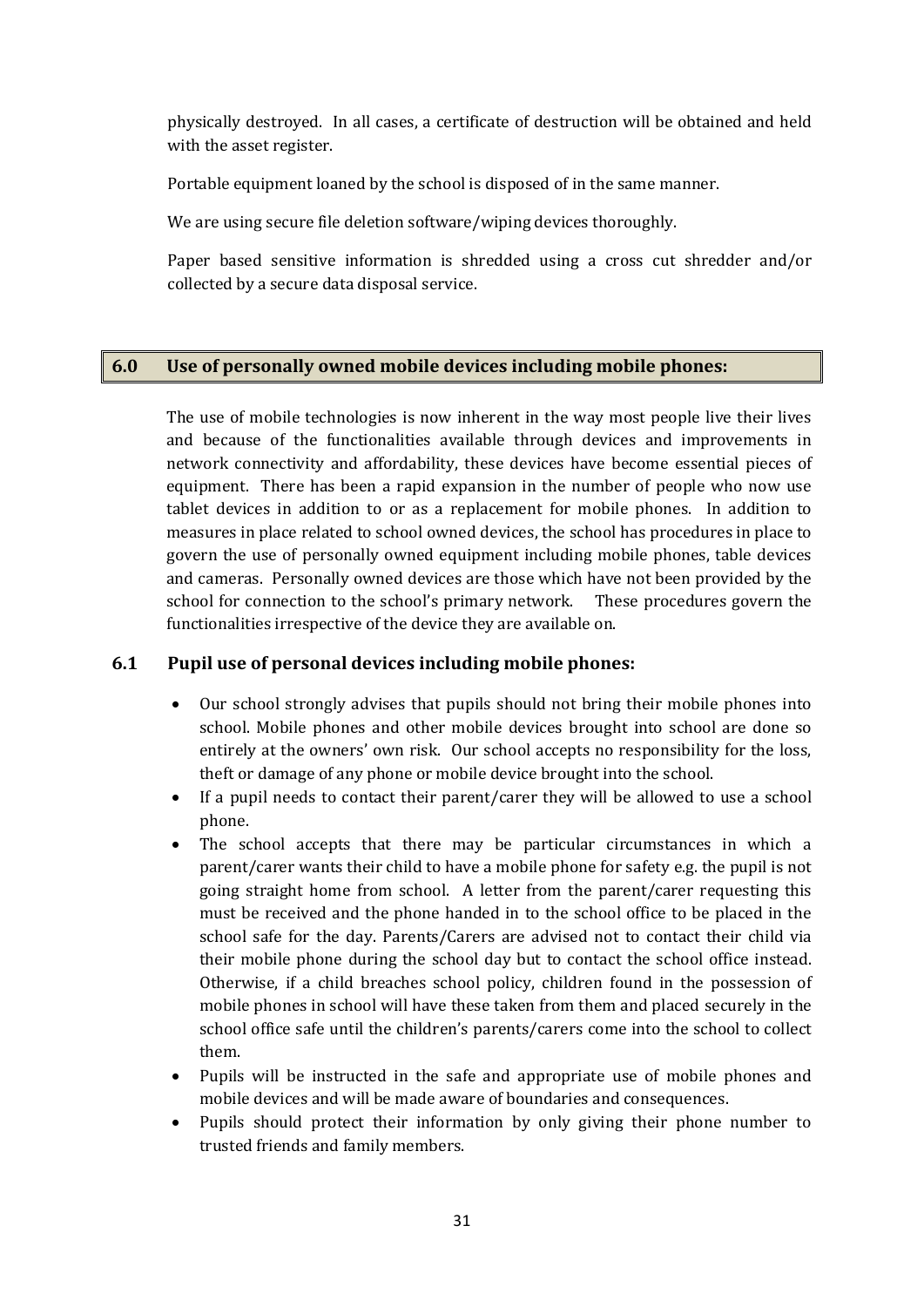- Phones and mobile devices must not be taken into examinations. Pupils found in possession of a mobile phone during an examination will be reported to the appropriate examination body which may result in their withdrawal from either that or all examinations.
- Pupils may be issued with mobile phones/hand held devices to use in specific learning activities under the supervision of a member of staff. These devices will be set up so that only those features required for the activity will be enabled.
- If members of staff have an educational reason to allow children to use mobile phones or a personally owned device as part of an educational activity it will only take place when approved by a member of the senior leadership team.

### **6.2 Staff use of personal devices including mobile phones:**

- Mobile phones and other mobile devices brought into school are done so entirely at the owners' own risk. Our school accepts no responsibility for the loss, theft or damage of any phone or mobile device brought into the school.
- All mobile phone use is open to scrutiny and the Headteacher is able to withdraw or restrict authorisation for use at any time if it is deemed to be necessary.
- Mobile phones and personally owned devices will be switched off or switched to "silent" mode. Bluetooth communication should be "hidden" or switched off.
- Mobile phones and personally owned devices will not be used during lessons or formal school time unless permission has been granted by a member of the senior leadership team for an emergency circumstance – they should be switched off or silent at all times. Staff may use their mobile devices during break times. If a staff member is expecting a personal call they can leave their phone with the school office to answer on their behalf or ask permission to use the phone other than at break times.
- Staff should not use personally owned devices, including mobile phones or cameras, to take photographs or videos of pupils and will only use work provided equipment for this purpose. In exceptional cases the Headteacher may give permission for personally owned devices to be used and in such cases the images must be transferred to the school network as soon as is practically possible and the media deleted from the device.
- No images or videos should be taken without the prior consent of the person or people concerned and that consent is informed and appropriate.
- Mobile phones and personally owned devices are not permitted in certain areas within the school site including changing rooms, toilets and in some settings bathrooms, sleep and changing areas.
- Staff are not permitted to use their own mobile phones or devices for contacting children, young people or their families within or outside the school in professional capacity. Staff will be given access to a school ipad or school phone where contact with the pupil's family is required.
- Where a member of staff is required to use a mobile phone for school duties, for instance in the case of an emergency during off site activities or for contacting students or parents, a mobile phone will be provided and used. In an emergency where the member of staff doesn't have access to a school owned device, they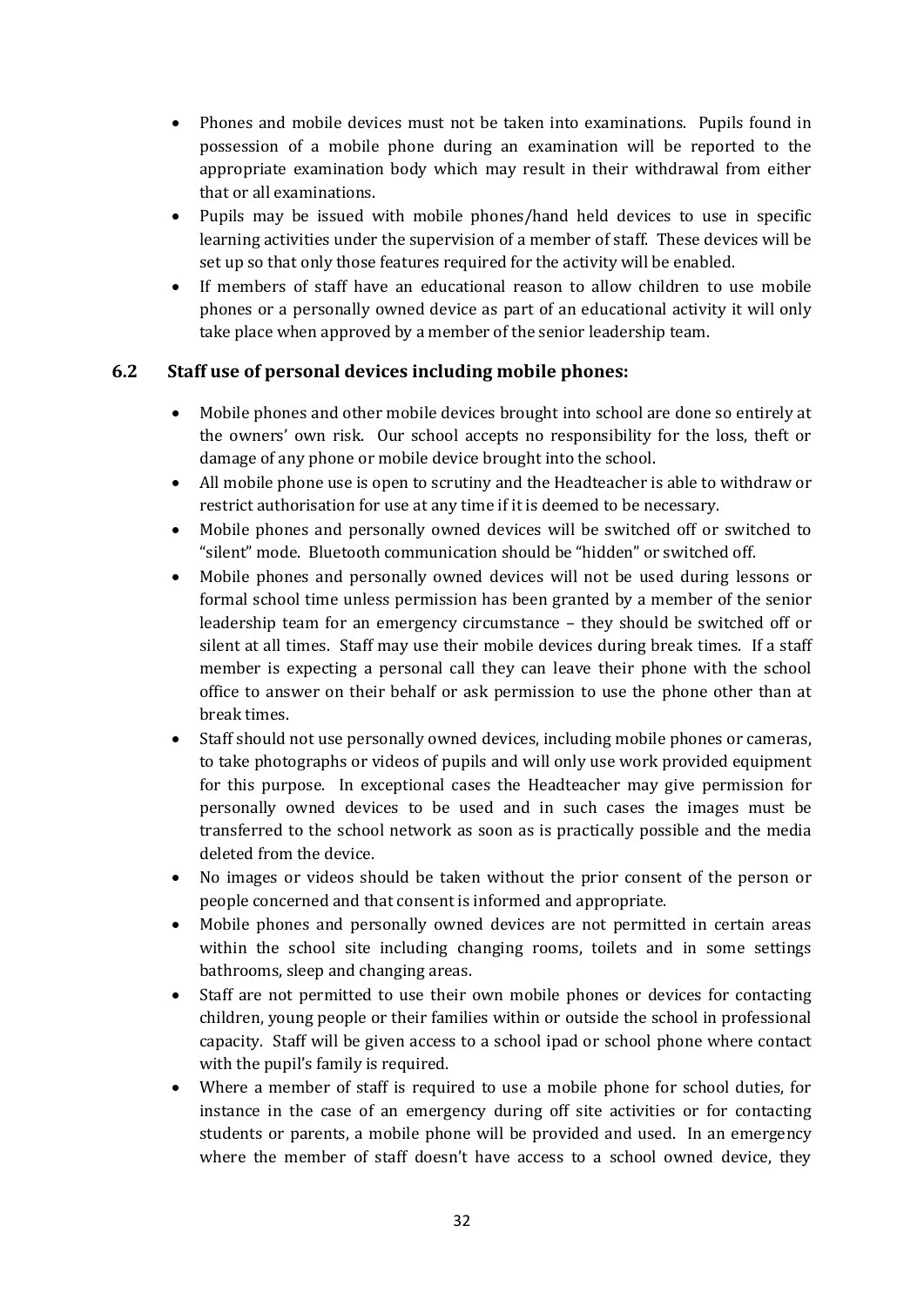should use their own device and hide their own mobile number for confidentiality purposes. Guidance on how to do this is included in the useful links section.

 Staff mobile phones and other mobile devices may be searched at any time as part of routine monitoring.

### **6.3 Other school stakeholders:**

- Mobile phones and other mobile devices brought into school are done so entirely at the owners' own risk. Our school accepts no responsibility for the loss, theft or damage of any phone or mobile device brought into the school.
- All visitors are required to keep their phones on silent.
- Bluetooth or similar functions on a mobile phone should be switched off at all times and not used to send images or files to other mobile phones.
- Our school reserves the right to search the content of any mobile device on the school premises where there is a reasonable suspicion that it may contain undesirable material including (but not exclusively) pornography, violence or bullying.

### **7.0 Digital images and video:**

In our school:

- $\checkmark$  We get parent/carer permission for the use of digital photographs or video involving their child/children as part of the school agreement form.
- $\checkmark$  We do not identify pupils in online photographic materials or include the full names of the pupils in the credits of any published school produced video materials, on DVDs or in image filenames.
- $\checkmark$  Our Staff Acceptable Use Policy includes a clause on the use of mobile phones or other personally owned mobile equipment for taking photographs of pupils.
- $\checkmark$  We obtain individual parent/carer or pupil permission (prior to publication) for long term use before individual pupil photographs (not group photographs) are used on the school website, in the school prospectus or in other high profile publications.
- $\checkmark$  We block/filter access to social networking sites or newsgroups unless there is a specific educational purpose.
- $\checkmark$  We teach children to consider how to publish for wide range of audiences which might include their parents/carers, younger children, the school governor and the wider community as part of their ICT scheme of work.
- $\checkmark$  We teach pupils that they should be very careful about posting personal photographs on online network spaces and they are also taught how images posted online can be manipulated to cause upset. They are also taught to understand the need to maintain privacy settings to keep their personal information safe.
- $\checkmark$  We teach pupils that they should not post images or videos of others without their permission. We teach them about the risks associated with providing information with their images (including the name of the file) that reveals the identity of others and their location such as house number, street name or school. We teach them about the need to keep their information secure.